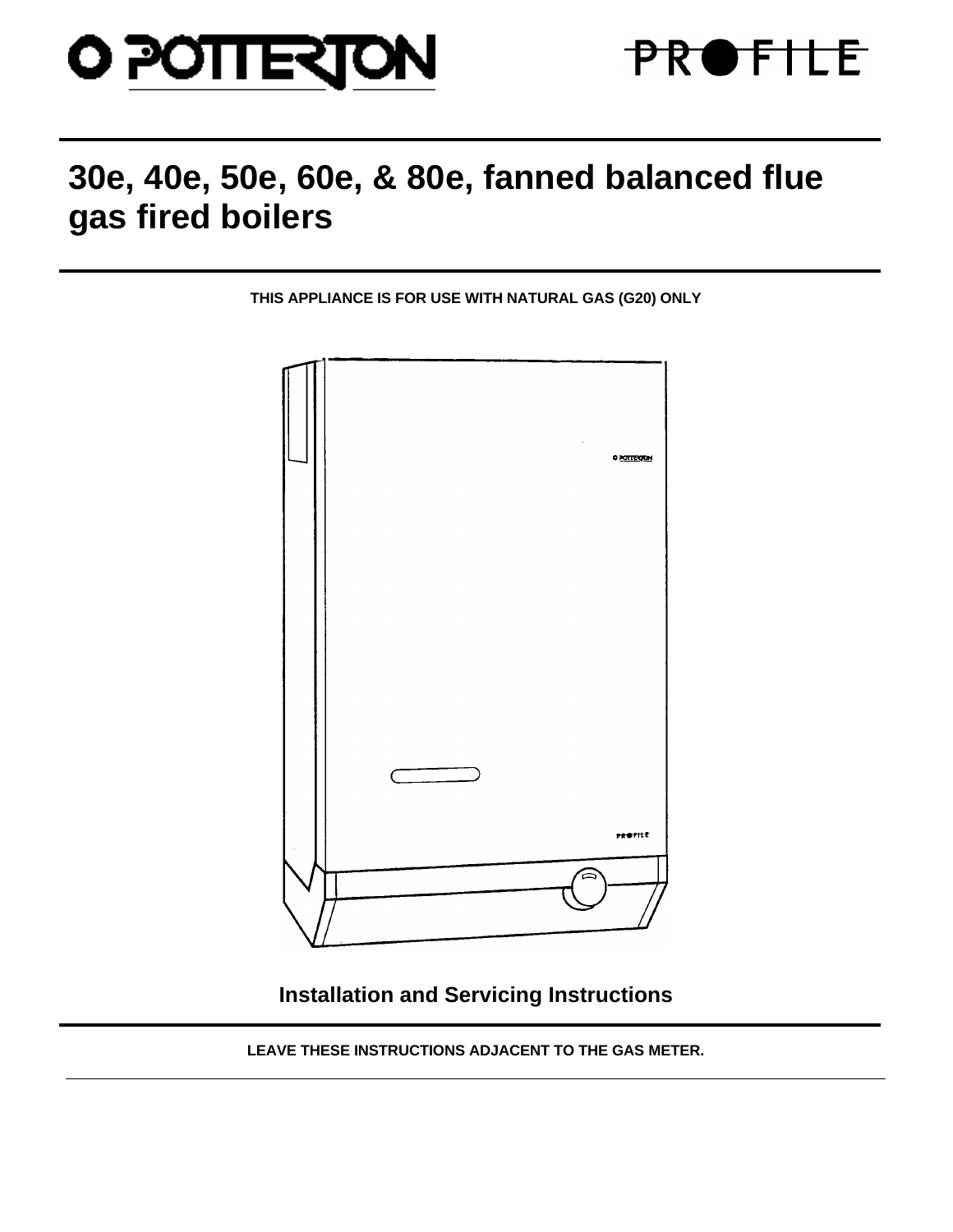GAD (90/396/EEC)



#### **POTTERTON PROFILE 30e G.C. No. 41 .605.39 POTTERTON PROFILE 40e G.C. No. 41 .605.40 POTTERTON PROFILE 50e G.C. No. 41 .605.41 POTTERTON PROFILE 60e G.C. No. 41 .605.42 POTTERTON PROFILE 80e G.C. No. 41 .605.43**

**IMPORTANT** This appliance must be installed and serviced by a competent person as stated in the Gas Safety (Installation and Use) Regulations 1994.

Profile boilers are certified for safety, it is therefore important that no external control devices (e.g. flue dampers, economisers, etc.) be directly connected to these appliances unless covered by these installation instructions or otherwise recommended in writing. Any direct connection of a control device not approved by Potterton could invalidate the certificate and the normal warranty.

# **LIST OF CONTENTS - Page 2**

| General                  | Page No. 2 |
|--------------------------|------------|
| <b>Optional Extras</b>   | Page No. 2 |
| Accessories              | Page No. 3 |
| Installation Data        | Page No. 3 |
| <b>Boiler Dimensions</b> | Page No. 3 |

# **GENERAL - Page 2**

Potterton Profile boilers are fully automatically controlled wall mounted fan powered balanced flue appliances, using a cast iron heat exchanger and are available in five outputs ranging from 5.86-23.44kW (20,000-80,000 Btu/h).

The boilers which are designed to provide domestic hot water and/or central heating must be used on INDIRECT hot water systems only. The cast iron heat exchangers are suitable for use on open vented gravity domestic hot water/pumped central heating systems or fully pumped systems which may be sealed or open vented.

# **OPTIONAL EXTRAS - Page 2**

The following are kits available as optional extras:— **Internal Fitment Kit,** which is suitable for a maximum wall thickness of 51 0mm (20 in.) is to be used where access to the outside wall is impracticable.

**Pump Cover Kits,** located on top of the boiler and designed to conceal the pump, and/or any motorised valves installed above the boiler. (**Note**: Pump cannot be fitted above the boiler if the vertical flue kit is used).

**Terminal Wall Plate,** where necessary can be fitted to the outside wall face to improve the appearance, after making good around the terminal.

**Terminal Guard,** to be used when the terminal is fitted less than 2m above a balcony, above ground or above a flat roof to which people have access.

Full fitting instructions are provided with each kit.

Site Requirements **Page No. 3** Technical Data **Page No. 6** Technical Data Installation Instructions **Page No. 11 Commissioning Commissioning Page No. 18** Health and Safety Information Back Page Control Systems, Pipework and Wiring Guide Supplied in User's Instructions Literature Pack

All boilers can be supplied with either of the following types of flue system:

- 1) Standard horizontal flue system suitable for wall thickness of 100mm (4 in.) to 510mm (20 in.).
- 2) 2 metre horizontal flue system which provides a maximum flue length Of 1955mm (77 in.).
- 3) Vertical flue system which allows the flue to pass through a flat roof and terminate at a maximum height of 1980mm (78 in.) measured from the top of the boiler case.

### **P.I.L. PART Nos.**

|                              | 30e & 40e | 50e    | 60e    | 80.e   |
|------------------------------|-----------|--------|--------|--------|
| Standard Flue system         | 225540    | 225540 | 225541 | 225541 |
| 2 metre Flue System          | 225543    | 225543 | 225544 | 225544 |
| vertical Flue System         | 213046    | 213047 | 213048 | 213049 |
| Terminal Wall Plate          | 212306    | 212306 | 212280 | 212280 |
| <b>Terminal Guard</b>        | 205792    | 205792 | 205792 | 205792 |
| Internal Fitment Kit         | 225183    | 225183 | 225184 | 225184 |
| Pump cover Kit (6in)         | 225422    | 225418 | 225418 | 225418 |
| Pump cover Kit (7in - I2in)  | 225423    | 225419 | 225419 | 225419 |
| Pump cover Kit (Bin - I8in)  | 225424    | 225420 | 225420 | 225420 |
| Pump cover Kit (19in - 24in) | 225425    | 225421 | 225421 | 225421 |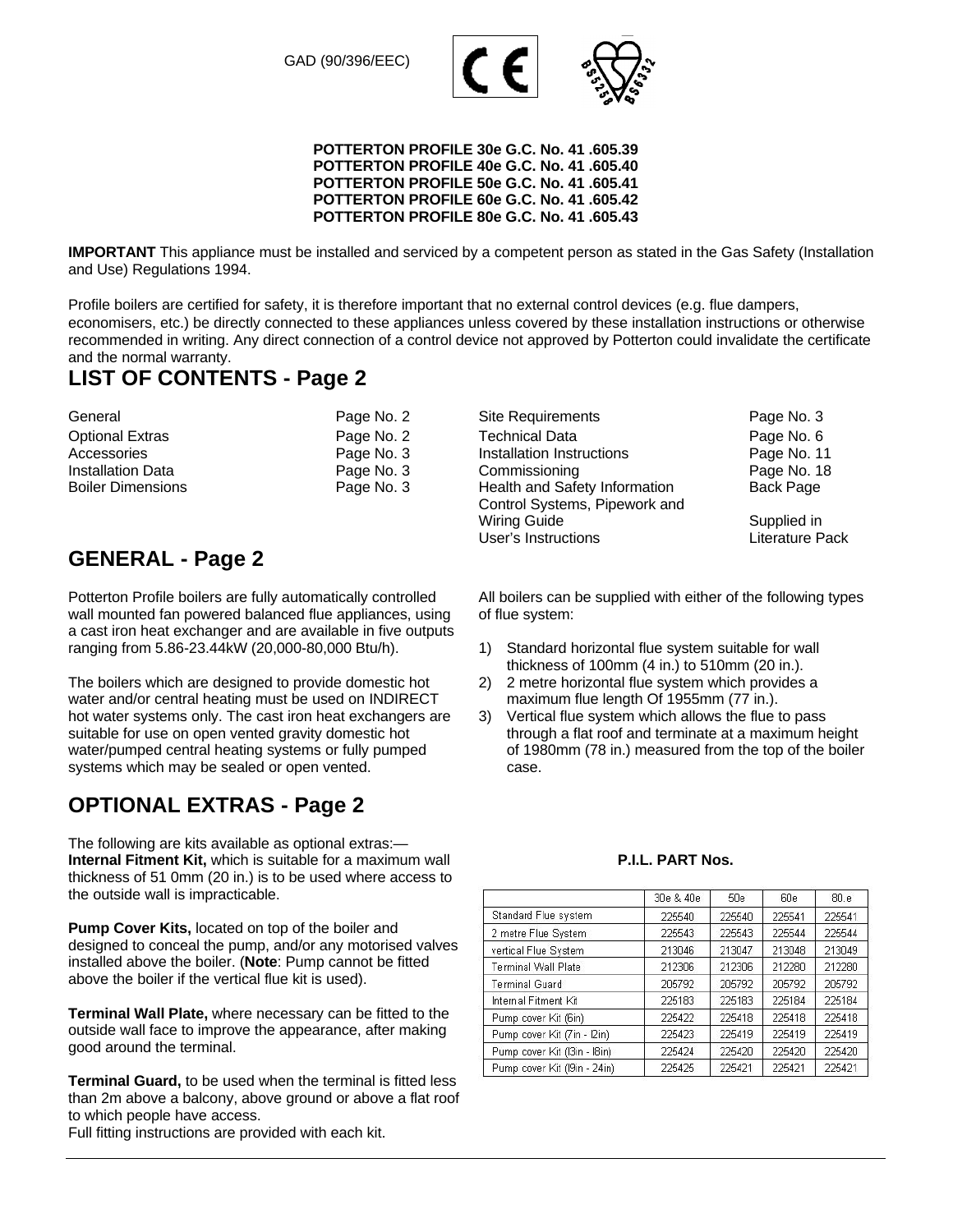## **ACCESSORIES - Page 3**

The following Potterton Myson controls are recommended for use with your boiler:- Electronic Programmer EP2001, EP3001, or EP6000 Cylinder Thermostat PTT2 or PTT1 00 Room Thermostat PRT2 or PRT1 00 Frost Thermostat PRT1 00 FR

Motorised Zone Valve M5V222 or M5V228 Motorised Diverter Valve M5V322 Thermostatic Radiator Valve Data sheets describing these products are available on request.

# **INSTALLATION DATA - Page 3**

The installation of the boiler must be in accordance with the latest relevant requirements of the Gas Safety (Installation and Use) Regulations, local building regulations, lEE Wiring Regulations and the Byelaws of the Local Water Undertaking.

Detailed recommendations are contained in the following British Standards and Codes of Practice.

B55546 B5481 4. B56891. BUILDING REGULATIONS. MODEL WATER BYELAWS. BRITISH GAS PUBLICATION DM2. GAS SAFETY (INSTALLATION AND USE) REGULATIONS. BUILDING STANDARDS (SCOTLAND) REGULATIONS.

B55440 Part 2 B55449 Part 1

BS6798, B55440 Part 1

# **BOILER DIMENSIONS - Page 3**



| <b>Boiler</b>      | 30e              | 40e              | <b>50e</b>       | 60e                                | 80e  |
|--------------------|------------------|------------------|------------------|------------------------------------|------|
| ۰A<br>Dimension    | 350              | 350              | 425              | 425                                | 425  |
| Έ<br>(mm)          | 110              | 110              | 150              | 150                                | 150  |
| 'C'                | 103              | 103              | 143              | 143                                | 143  |
| יחי                | 87               | 87               | 87               | 107                                | 107  |
| <b>Flow/Return</b> | 22 <sub>mm</sub> | 22 <sub>mm</sub> | 28 <sub>mm</sub> | 28mm                               | 28mm |
| <b>Connections</b> |                  |                  |                  | Copper Copper Copper Copper Copper |      |

\*NOTE:

IF PIPEWORK IS TO BE RUN DOWN THE BACK OF THE BOILER THE NORMAL CLEARANCE OF 25mm BETWEEN THE REAR OF THE BOILER AND WALL CAN BE INCREASED TO 35mm IF DESIRED BY INVERTING THE BOILER MOUNTING PLATE DURING INSTALLATION

(Dimensions in brackets apply when the mounting plate is inverted).

# **SITE REQUIREMENTS - Page 3**

These boilers are not suitable for external installation and should not be fitted directly above a cooking appliance. The boiler may be installed in any room, although particular attention is drawn to the requirements of the current I.E.E. Wiring Regulations and in Scotland, the electrical provisions of the Building Standards applicable in Scotland with respect to the

installation of the appliance in a room containing a bath or shower.

Where a room-sealed appliance is installed in a room containing a bath or shower, any electrical switch or appliance control, utilising mains electricity should be so situated that it cannot be touched by a person using the bath or shower.

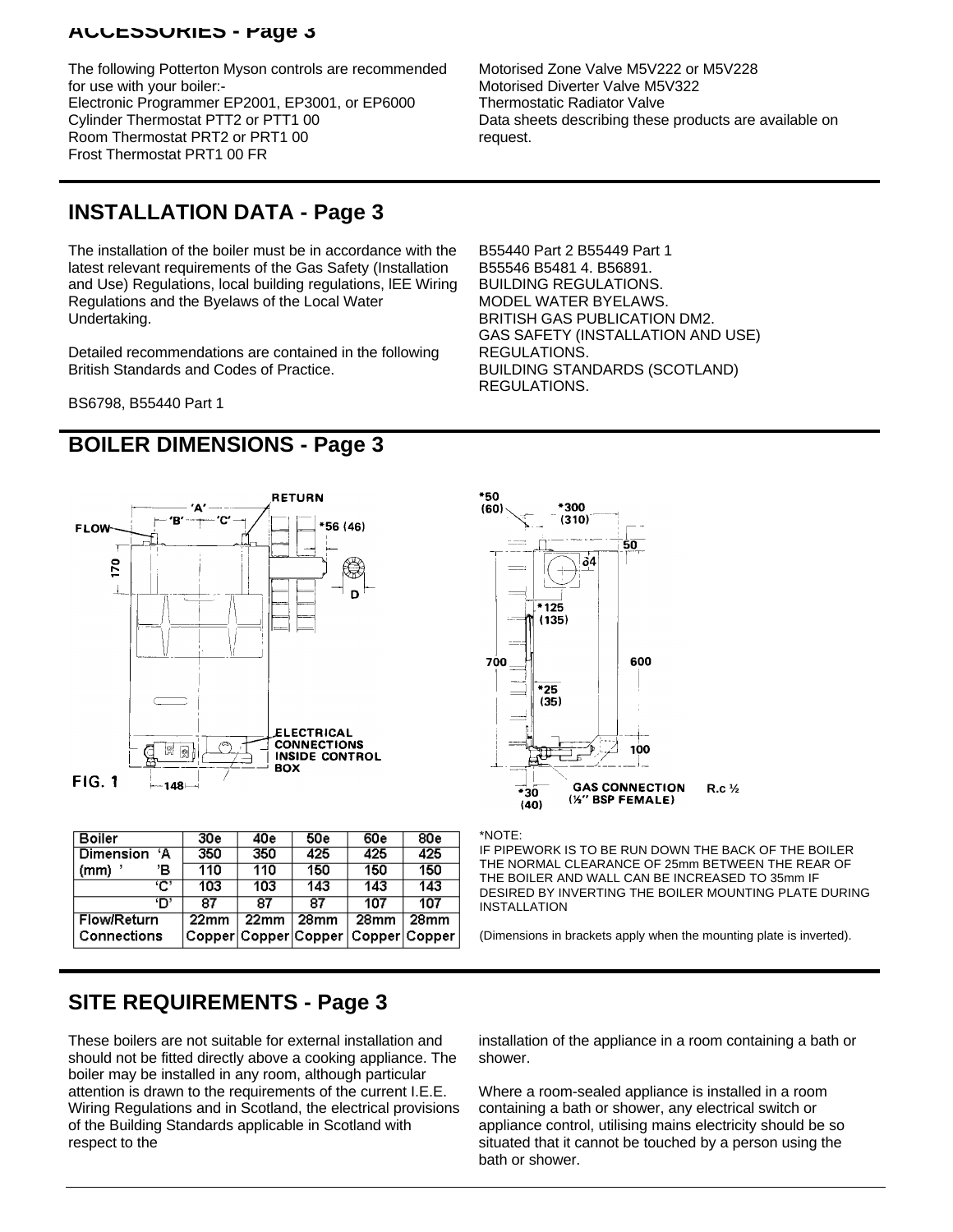#### **SITE REQUIREMENTS - Page 4**



**FIG. 2 GENERAL ARRANGEMENT**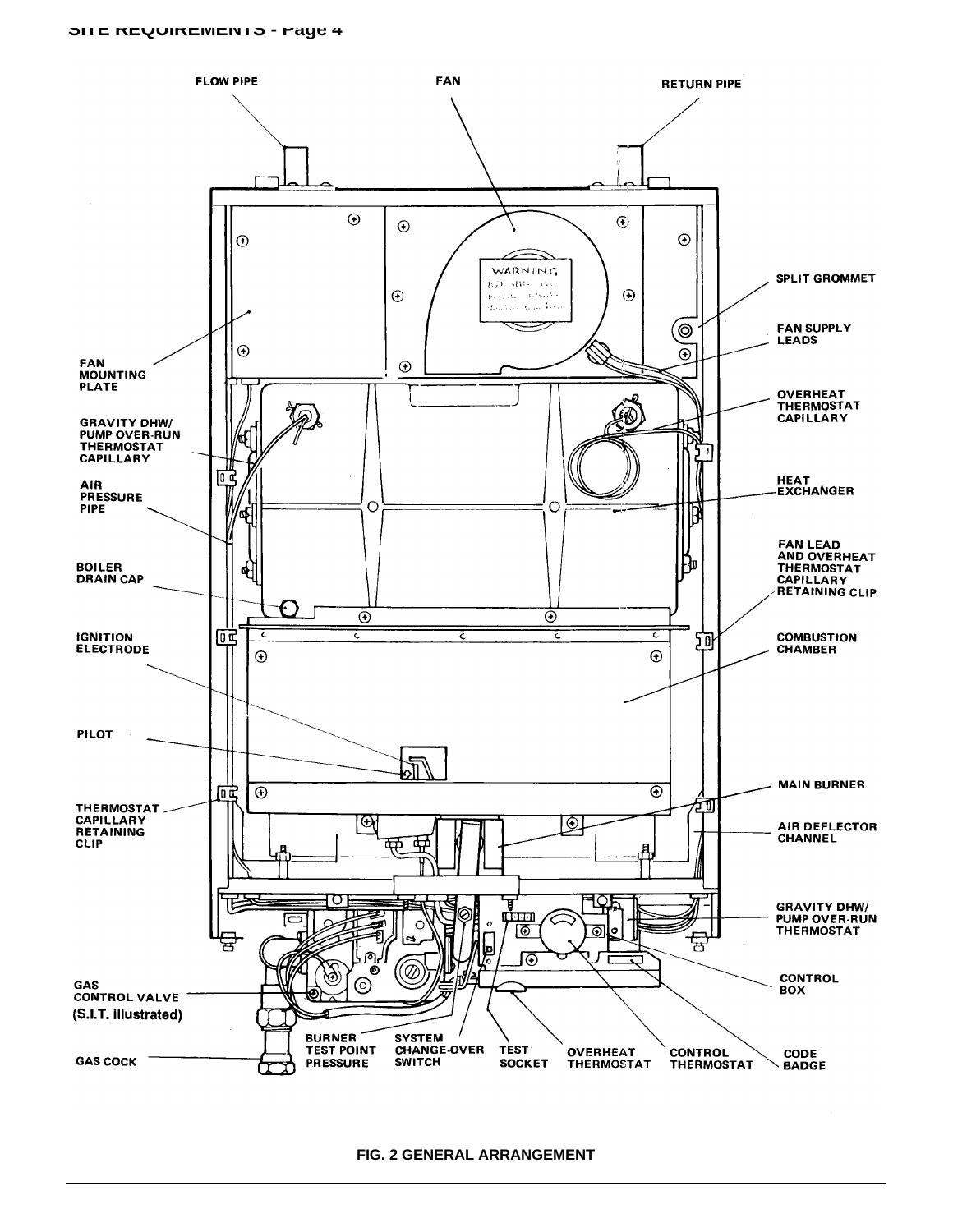Where the installation of the boiler will be in an unusual location, special procedures may be necessary and BS 6798 gives detailed guidance on this aspect.

Ensure that the gas supply pipe and meter are large enough for this appliance and any others that may be run off the same meter. Reference should be made to B56891

#### **Boiler Mounting Surface**

The boiler must be mounted on a flat wall, which may be of combustible material and must be sufficiently robust to take the weight of the boiler. The requirements of the local authorities and the Building Regulations must be adhered to.

#### **IMPORTANT NOTICE: TIMBER FRAMED HOUSES**

If the appliance is to be fitted in a timber framed building, it should be fitted in accordance with British Gas Publication 'Operational Procedures for Customer Service' Part 19. If in any doubt, advice should be sought from the local region of British Gas.

#### **Clearances Around** the Boiler

The following minimum clearances must be maintained after installation, for correct operation and servicing of the boiler:

610mm (2 ft) at the front of the boiler

5mm (0.2 in) each side of the boiler

#### **Balanced Flue Terminal and Ducting**

The fresh air inlet and flue ducts can be run from either the left, right, rear or top of the boiler to a miniature terminal on the outside of the building.

The minimum spacings from the terminal to obstructions and ventilation openings are shown in FIG. 3. For information appertaining to horizontal flue lengths reference should be made to FIG. 4.

If a terminal is fitted less than 2m above a balcony, above ground or above a flat roof to which people have access then a suitable terminal guard should be fitted. (P.l.L. No. 205792).

Refer to B55440 Part 1 for further guidance.



**FLUE TERMINALS**

50mm (2 in) at the top (measured from the top of the boiler case), except where the optional extra pump cover is to be fitted, when 178mm (7 in) should be allowed.

100mm (4 in) at the bottom of the boiler.

Additional clearances to these are required during installation for lifting the boiler and 127mm (5 in) is required at the top of the boiler for access to the pipe connections.

#### **Ventilation**

If the boiler is to be installed in a confined space such as a cupboard, the space will need ventilating. Openings must be provided at the top and bottom of the Cupboard each of which should have a free area as shown in TABLE 1. Further details for installation of a boiler within a compartment are given in BS 6798.

|                | <b>TABLE 1</b> |                       |               |  |
|----------------|----------------|-----------------------|---------------|--|
|                |                | <b>AIR VENT AREAS</b> |               |  |
| <b>PROFILE</b> |                | $in^2$                |               |  |
|                |                |                       | $\text{cm}^2$ |  |
| 30e            |                | 16                    | 103           |  |
| 40e            |                | 21                    | 135           |  |
| 50e            |                | 26                    | 170           |  |
| 60e            |                | 32                    | 206           |  |
| 80e            |                | 43                    | 277           |  |

If the openings draw air from outside the building the free areas may be halved. Refer to BS 5440 Part 2 for further guidance.

INFORMATION RELATING TO VERTICAL FLUING IS PROVIDED IN THE PACK CONTAINING THE VERTI-CAL FLUE SYSTEM.

#### **NOTE**

Where a flue terminal is fitted less than 1000mm from a plastic or painted gutter or 500mm from painted eaves, an aluminium shield of 1000mm length should be fitted to underside of gutter or eaves.

Any car port or other add-on extension should consist of a roof or a roof and one other wall. If it consists of a roof and two other walls – the installation shall be treated as suspect and further advice sought.

|    | <b>POSITION</b>                      | <b>MINIMUM DISTANCE</b> |
|----|--------------------------------------|-------------------------|
|    |                                      | mm                      |
| А. | DIRECTLY BELOW AN OPENABLE           |                         |
|    | WINDOW, AIR VENT, OR ANY OTHER       |                         |
|    | <b>VENTILATION OPENING.</b>          | 300                     |
| В. | <b>BELOW GUTTER, DRAIN/SOIL PIPE</b> | 25                      |
| C. | <b>BELOW EAVES</b>                   | 25                      |
| D. | BELOW A BALCOY OR CAR PORT ROOF      | 25                      |
| Ε. | FROM VERTICAL DRAIN PIPES AND        |                         |
|    | SOIL PIPES                           | 75                      |
| F. | FROM INTERNAL OR EXTERNAL CORNERS    | 25                      |
| G. | ABOVE ADJACENT GROUND OR BALCONY     |                         |
|    | LEVEL                                | 300                     |
| Η. | FROM A SURFACE FACING THE TERMINAL   | 600                     |
| L. | <b>FACING TERMINALS</b>              | 1,200                   |
| J. | FROM OPENING (DOOR/WINDOW) IN        |                         |
|    | <b>CARPORT INTO DWELLING</b>         | 1,200                   |
| Κ. | <b>VETICALLY FROM A TERMINAL ON</b>  |                         |
|    | THE SAME WALL                        | 1,500                   |
| L. | HORIZONTALLY FROM A TERMINAL ON      |                         |
|    | THE SAME WALL                        | 300                     |
| М. | ADJACENT TO OPENING                  | 150                     |
|    |                                      |                         |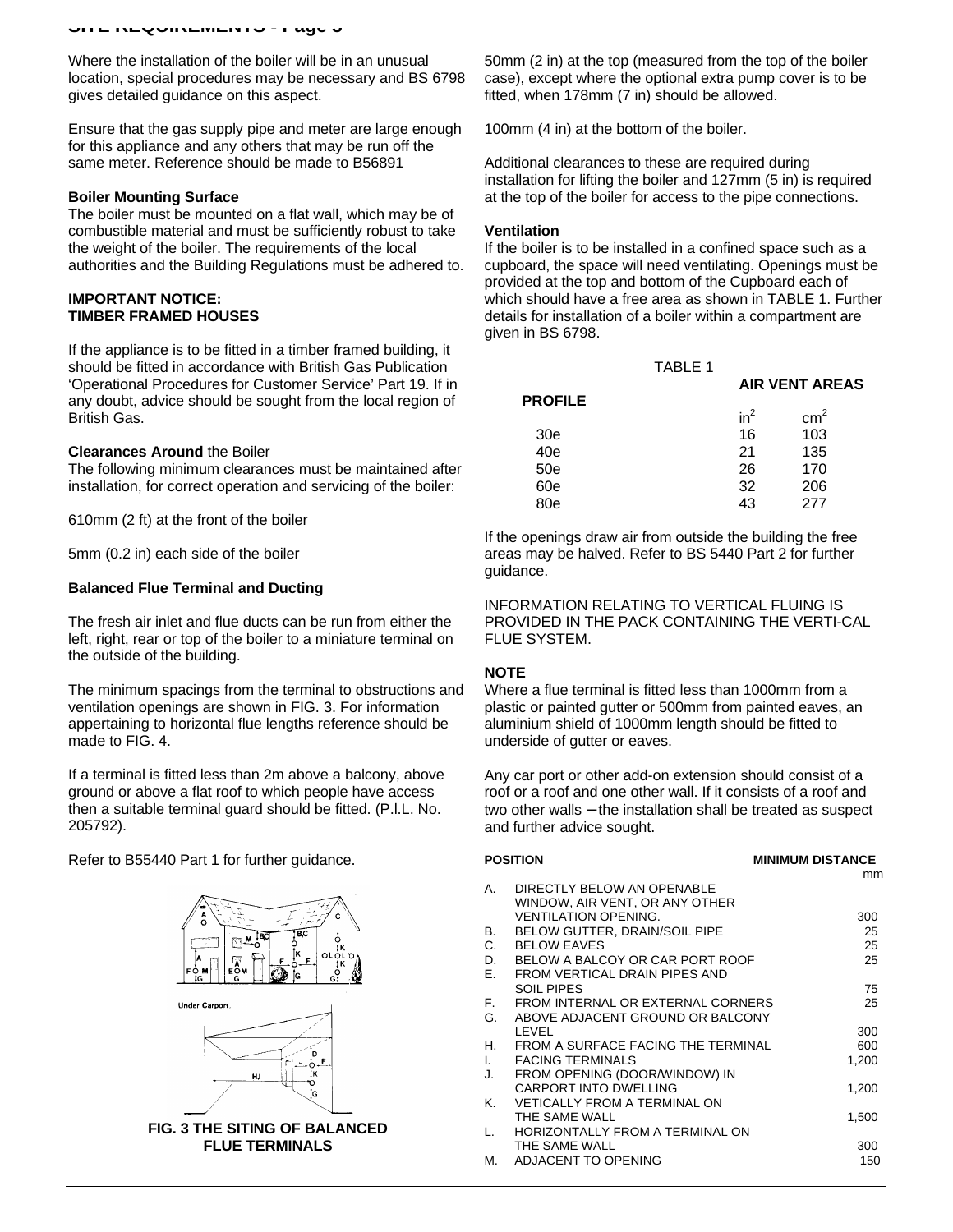#### ALL MODELS REAR OR SIDE FLUEING



|                      | <b>MAXIMUM</b><br>LENGTH 'X' |
|----------------------|------------------------------|
| <b>STANDARD FLUE</b> | 510mm                        |
| <b>SYSTEM</b>        | (20in)                       |
| 1 METRE ELUE         | 955mm                        |
| <b>SYSTEM</b>        | (37in)                       |

#### **FIG. 4 FLUE LENGTHS**

### **ELECTRICITY SUPPLY**

A 240 volts -~ 50Hz, single phase electricity supply fused to 3 amperes, must be provided in accordance with the latest edition of the I.E.E. Wiring Regulations and any other local regulations that may apply. The current rating of the wiring to the boiler must exceed 3 amperes and have a cross sectional area of at least  $0.75$ mm<sup>2</sup> in accordance with B56500 Table 16.

The supply to the boiler and its associated equipment should be controlled by an exclusive 3A fused double pole switch (having at least 3mm contact separation in both poles) so that complete isolation from the supply can be achieved to enable servicing work to be carried out in safety.

# **TECHNICAL DATA**

| Maximum working head<br>Minimum working head on | 30.5m (100 ft)            | Gas supply connection      | Rc. 1/2 (i/2in BSP<br>Female) |
|-------------------------------------------------|---------------------------|----------------------------|-------------------------------|
| <b>Fully Pumped systems</b>                     | 305mm (1 ft)              |                            |                               |
| Minimum circulating head                        |                           | <b>Water Content</b>       | Models 30e, 40e               |
| on Gravity systems                              | 1.2m $(4ft)$              |                            | 6.0 litre (1.32 gal)          |
| Gas supply pressure                             | 20mbar                    |                            | Models 50e, 60e &             |
| Maximum Flow temperature                        | $82^0C$                   |                            | <b>80e</b>                    |
| Electricity supply                              | $240v$ $\sim$ -50Hz fused |                            | 6.5 litre (1.43 gal)          |
|                                                 | at 3A                     |                            |                               |
| Power consumption                               | 80 watts                  | Appliance Weight-installed | Models 30e, 40e               |
|                                                 | (excluding pump)          | Appliance Weight-lift      | 52kg (115 lbs)                |
| Flow/Return connection                          | 22mm copper on            |                            | 46kg (101 lbs)                |
|                                                 | 30e, 40e models           |                            |                               |
|                                                 | 28mm copper on            | Appliance Weight-installed | Models 50e, 60e &             |
|                                                 | 50e, 60e, 80e             | Appliance Weight-lift      | <b>80e</b>                    |
|                                                 | models                    |                            | 62kg (137 lbs)                |
|                                                 |                           |                            | 53kg (117 lbs)                |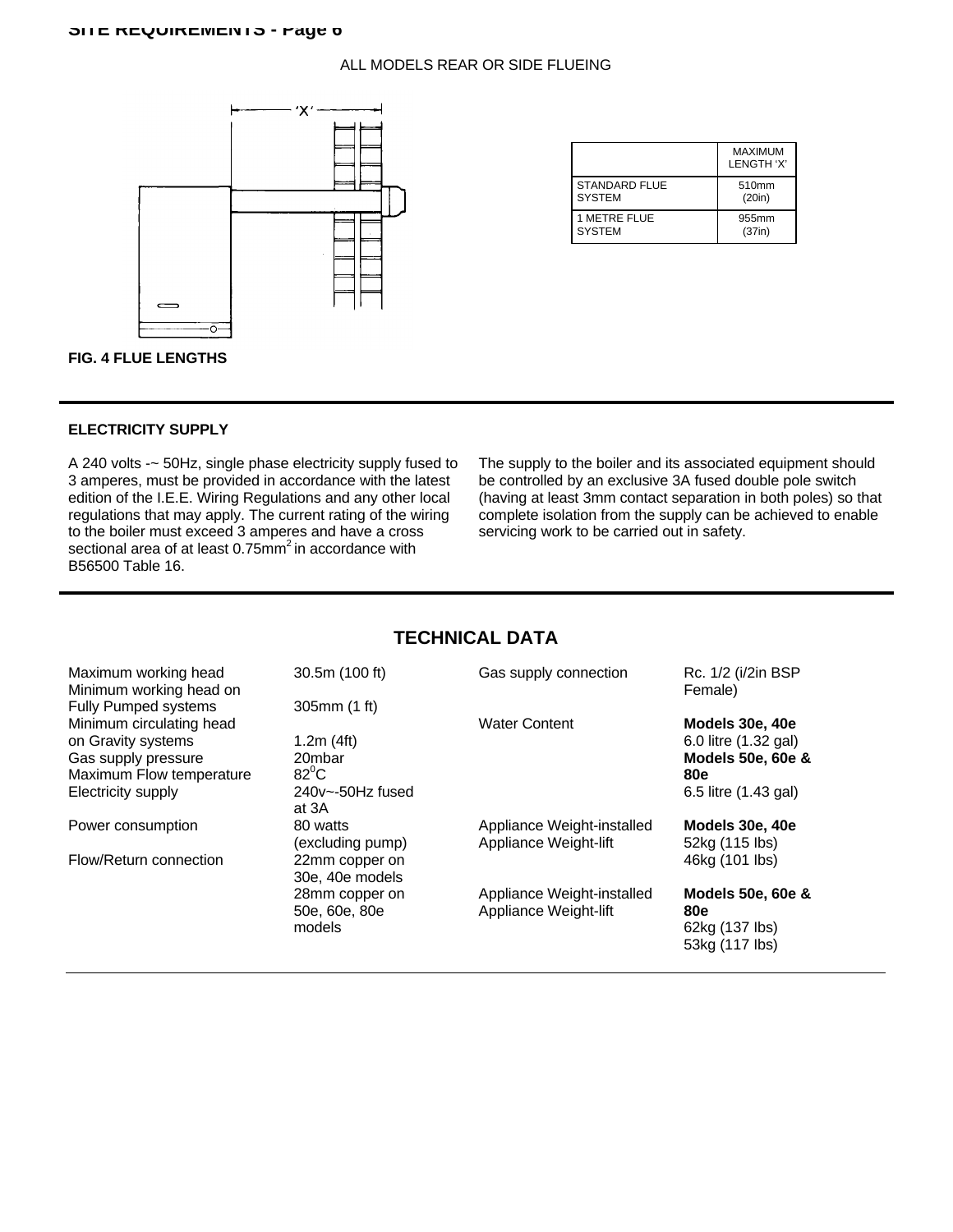| <b>BOILER</b>   |     | <b>INJECTOR</b>   | <b>GAS RATE</b>             | <b>INPUT</b>  | <b>OUTPUT</b> |      | <b>BURNER PRESSURE</b> |
|-----------------|-----|-------------------|-----------------------------|---------------|---------------|------|------------------------|
| <b>SIZE</b>     |     | <b>SIZE</b>       | $m3/h$ (ft <sup>3</sup> /h) | kW(Btu/h)     | kW(Btu/h)     | mbar | in wg                  |
|                 | Min | 2.9 <sub>mm</sub> | 0.73(25.8)                  | 7.83(26702)   | 5.86(20000)   | 5.9  | 2.4                    |
| 30 <sub>e</sub> |     |                   | 0.9(31.95)                  | 9.69(33068)   | 7.33(25000)   | 7.8  | 3.1                    |
|                 | Max |                   | 1.05(36.92)                 | 11.20(38217)  | 8.79(30000)   | 10.4 | 4.2                    |
|                 | Min | 3.1 <sub>mm</sub> | 1.09(38.34)                 | 11.63(39682)  | 8.79(30000)   | 8.4  | 3.4                    |
| 40e             |     |                   | 1.24(43.8)                  | 13.29(45336)  | 10.26(35000)  | 10.8 | 4.3                    |
|                 | Max |                   | 1.39(49.23)                 | 14.93(50955)  | 11.72(40000)  | 13.4 | 5.4                    |
|                 | Min | 3.5 <sub>mm</sub> | 1.39(50.23)                 | 15.24(52000)  | 11.72(40000)  | 8.7  | 3.5                    |
| 50e             |     |                   | 1.58(55.74)                 | 16.90(57692)  | 13.19(45000)  | 11.0 | 4.4                    |
|                 | Max |                   | 1.75(61.84)                 | 18.76(64000)  | 14.65(50000)  | 12.8 | 5.1                    |
|                 | Min | 3.8 <sub>mm</sub> | 1.79(63.09)                 | 19.14(65300)  | 14.65(50000)  | 10.3 | 4.1                    |
| 60e             |     |                   | 1.94(68.55)                 | 20.79(70950)  | 16.12(55000)  | 12.0 | 4.8                    |
|                 | Max |                   | 2.11(74.4)                  | 22.57(77000)  | 17.58(60000)  | 14.0 | 5.6                    |
|                 | Min | 4.4 <sub>mm</sub> | 2.18(77.1)                  | 23.39(79800)  | 17.58(60000)  | 8.5  | 3.4                    |
| 80e             |     |                   | 2.5(88.4)                   | 26.82(91503)  | 20.52(70000)  | 11.0 | 4.4                    |
|                 | Max |                   | 2.82(99.71)                 | 30.25(103200) | 23.45(80000)  | 14.0 | 5.6                    |

### **CIRCULATION PUMP SELECTION**

The resistance through the heat exchanger when operating with a water flow rate producing an 11 $\degree$ C temperature rise at maximum boiler output are shown in TABLE 2. If other controls, such as three-position valves are used in the system, the resistance through them, quoted in their manufacturer's literature must be taken into account. The pump may be fitted on either the flow or return and MUST be wired directly to the boiler terminal block, see FIG. 24. It must be fitted with two isolating valves which are positioned as close to the pump as possible. Closing of any valve must always leave the open vent unobstructed.

**TABLE 2**

| <b>Boiler</b>   |                     |                 |               |      | <b>BOILER RESISTANCE</b> |                        |
|-----------------|---------------------|-----------------|---------------|------|--------------------------|------------------------|
| size            |                     | Water Flow Rate |               |      |                          | WITH DISC WITHOUT DISC |
|                 | litres/sec   gal/mm |                 | $kN/m2$ in wg |      | kN/m2                    | in wg                  |
| 30 <sub>e</sub> | .19                 | 2.5             | 1.5           | 6.0  | .5                       | 2.0                    |
| 40e             | .25                 | 3.34            | 2.7           | 11.0 | .75                      | 3.0                    |
| 50e             | .32                 | 4.17            | 4.0           | 16.0 | 1.25                     | 5.0                    |
| 60e             | .38                 | 5.0             | 5.7           | 23.0 | 1.75                     | 7.0                    |
| 80e             | .51                 | 6.67            | 10.5          | 42.0 | 3.0                      | 12.0                   |



#### **FIG. 5 PRESSURE LOSS ACROSS BOILER**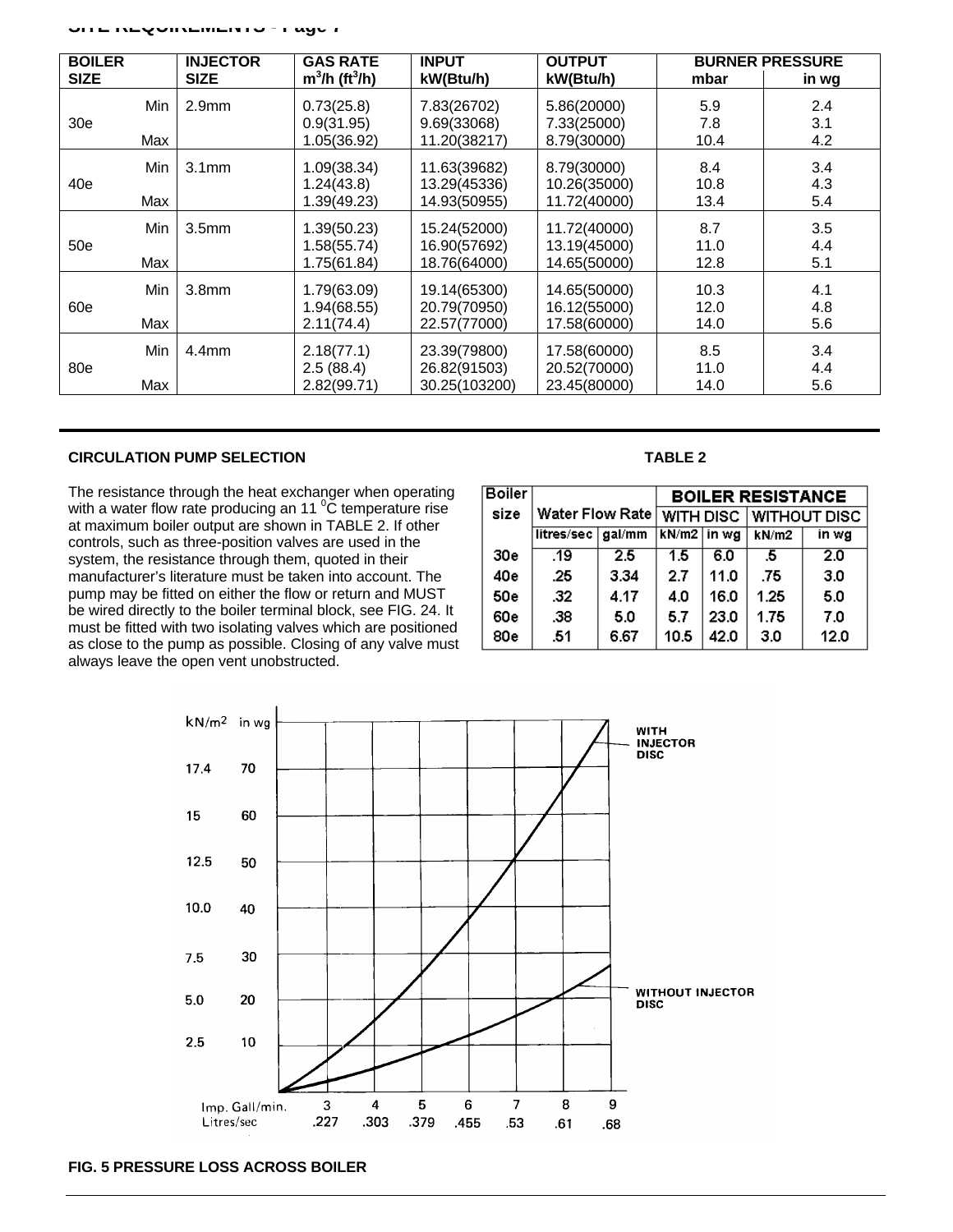#### **SITE REQUIREMENTS - Page 8**

#### **The System**

The boiler must be used on INDIRECT hot water systems only. It is suitable for use on open vented gravity domestic hot water/pumped central heating systems or, fully pumped systems which may be sealed or open vented.

The system should be designed so that the maximum static head does not exceed 30.5 m (100 ft) and a minimum on fully pumped systems of 305 mm (1 ft). See FIG. 6.

Gravity domestic hot water circuits should have a minimum circulating head of 1.2 m (4ft). See FIG. 8.

To ensure optimum boiler performance on both gravity hot water and fully pumped systems a change-over switch is incorporated in the boiler control box. The boiler is supplied with the switch set for sealed or open vented fully pumped systems.

If the boiler is to be used on a system with gravity hot water the switch should be set at the GRAVITY position. In addition the bulb of the overheat thermostat should be repositioned as shown in FIG. 21.

To prevent reverse circulation in the gravity circuit when the pump is running an injector disc is provided to form an injector tee at the return connection on the boiler. See FIG. 20.

On all systems the pump should be wired to the boiler terminal block. To prevent nuisance operation of the overheat thermostat, it is important that where electrically operated zone valves are used the boiler is wired so it does not cycle when the zone valves are closed. Also, systems fitted with controls that close both hot water and central heating circuits while the boiler is still hot, must be fitted with a by-pass circuit to dissipate the residual heat within the boiler.

Further information on by-pass arrangements is provided in later notes and illustrations.

Drain off taps should be fitted in the pipework close to the boiler and in the low points of the system.

Note: Although the system can be emptied using the drain off taps installed in the pipework around the system, to empty the boiler it is necessary to remove the drain off cap positioned within the boiler case. See FIG. 2.

#### **Combined Gravity Hot Water Pumped Central Heating**

**Systems.** Where a cylinder thermostat and zone valve is used to control the temperature of the hot water it is recommended that a by-pass be installed in the gravity circuit. A suggested method of doing this is shown in FIG. 8 where the bathroom radiator is connected into the gravity circuit and is fitted with two lockshield valves. Mechanically operated thermostatic domestic hot water temperature control valves which allow the boiler to operate when the valve is closed or partially closed MUST NOT BE FITTED.

#### **Fully pumped Systems**

With the change-over switch in the control box set at the FULLY PUMPED position, the pump will be controlled by an over-run thermostat. This will ensure that the pump will continue to run after boiler shut down if the water temperature in the boiler is high, thus preventing nuisance operation of the overheat thermostat.

If a three port diverter valve is used as shown in FIGS. 6, 7 a bypass is not necessary since one circuit is always open.

Where a pair of two port valves are used, a by-pass is

necessary. The total length of the by-pass circuit taken from the boiler connections should be greater than 4 metres of 22 mm pipe. It should be fitted with a lockshield valve and be adjusted to maintain a minimum flow through the boiler of 4.5 litres/mm (1 gal/mm) see FIGS 6, 7.

Systems fitted with controls which allow the boiler to operate when both the hot water and central heating circuits are closed i.e. mechanically operated thermostatic control valves, must be fitted with a by-pass circuit capable of:—

- 1. Dissipating a minimum of 1 kW (3400 Btu/h)
- 2. Maintaining a minimum water flow through the boiler of 9 litres/mm (2 gal/mm).

A suggested method of meeting these requirements by using a bathroom radiator fitted with two lockshield valves is shown in FIGS. 6, 7.

Additional system information can be found in the Control Systems, Pipework and Wiring Guide.

#### **SEALED SYSTEMS (FULLY PUMPED)**

#### **Installation**

The installation must comply with the requirements of BS 6798 and BS 5449 Part 1. The B.G. publication "British Gas Specification for Domestic Wet Central Heating Systems" should also be consulted.

#### **Safety Valve**

A non adjustable spring-loaded safety valve, preset to operate at 3 bar (451bf/in<sup>2</sup>) shall be used. It must comply with BS 6759 Part 1 and include a manual testing device. It shall be positioned in the flow pipe either horizontally or vertically upwards and close to the boiler. No shut-off valves are to be placed between the boiler and the safety valve. The valve should be installed into a discharge pipe which permits the safe discharge of steam and hot water such that no hazard to persons or damage to electrical components is caused.

#### **Pressure Gauge**

A pressure gauge incorporating a fill pressure indicator, covering the range 0-4 bar (60 lbf/in<sup>2</sup>) shall be fitted to the system. It should be connected to the system, preferably at the same point as the expansion vessel. Its location should be visible from the filling point.

#### **Expansion Vessel**

A diaphragm type expansion vessel to B54814 Part 1 shall be fitted close to the inlet side of the pump. The connecting pipework should not be less than 15 mm (½ in nominal). Pipework connecting the expansion vessel should not incorporate valves of any sort. Methods of supporting the vessel are supplied by the manufacturer. The nitrogen or air charge pressure of the expansion vessel shall not be less than the hydrostatic head, (height of the top point of the system above the expansion vessel). To size the expansion vessel it is first necessary to calculate the volume of water in the system in litres. The following volumes may be used as a conservative guide to calculating the system volume.

| Boiler Heat Exchanger:<br>Small Bore Pipework: | 6.5 litres<br>1 litre per kW of<br>system output |
|------------------------------------------------|--------------------------------------------------|
| Micro Bore Pipework:                           | 7 litres                                         |
| <b>Steel Panel Radiators:</b>                  | 8 litres per kW of<br>system output              |
| Low Water Capacity Radiators:                  | 2 litres per kW of<br>system output              |
| Hot water Cylinder:                            | 2 litres                                         |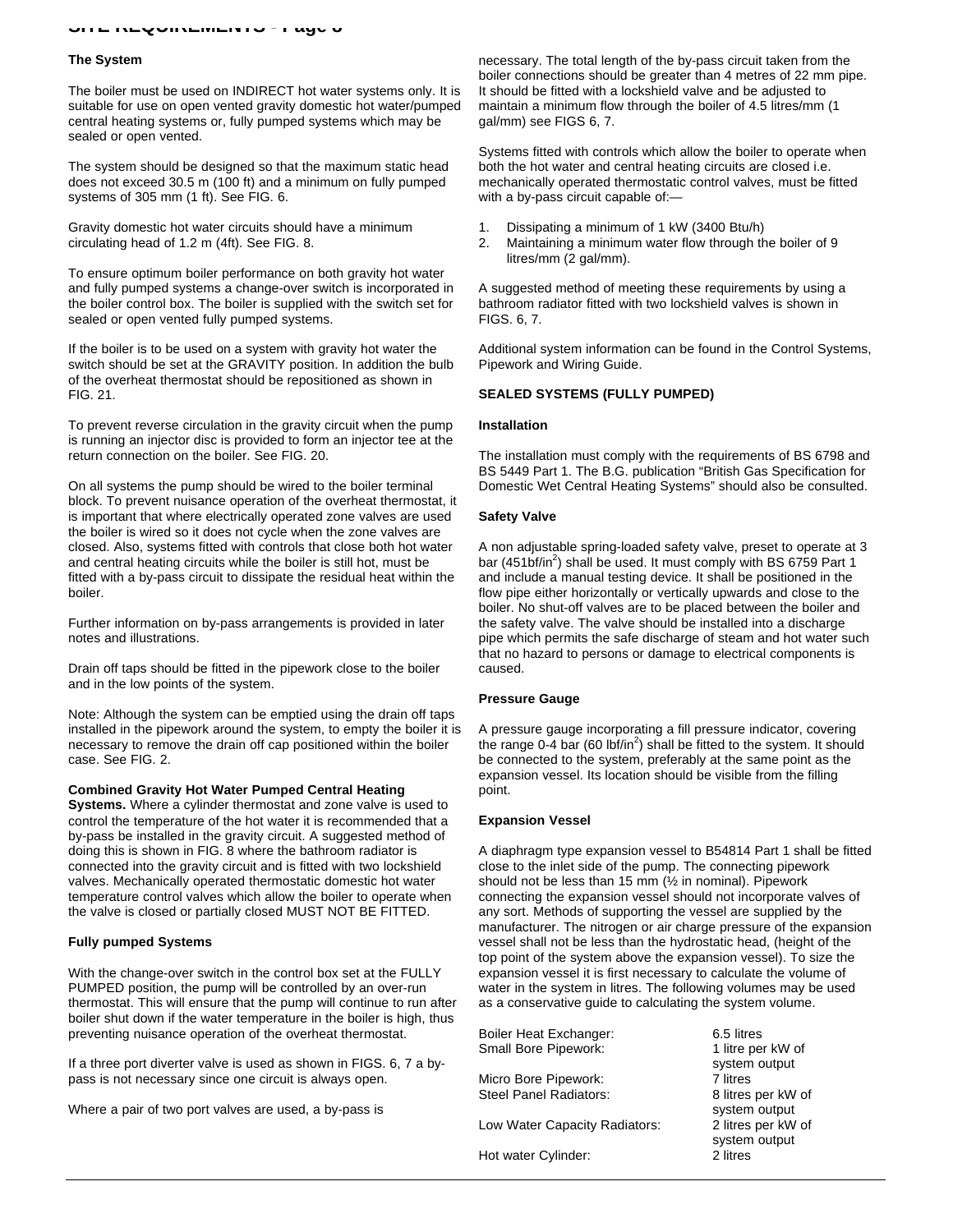#### **SITE REQUIREMENTS - Fage 9**

If the system is extended, the expansion vessel volume may have to be increased unless previous provision has been made for the extension. Where a vessel of the calculated size is not available, the next available larger size should be used.

The boiler flow temperature is controlled at approximately  $82^{\circ}$ C.

The vessel size can now be determined from the following table where V=System volume in litres.

| Vessel Charge Pressure(bar)      | 0.5 | 1. $\Omega$                      |
|----------------------------------|-----|----------------------------------|
| Initial System Pressure (bar)    | 1.0 | 1 N                              |
| Expansion Vessel Volume (litres) |     | $V \times 0.11$ $V \times 0.087$ |

#### **Cylinder**

The hot water cylinder must be an indirect coil type or a direct cylinder fitted with an immersion calorifier suitable for operating at a gauge pressure of 0.3 bar (51 bf/in<sup>2</sup>) in excess of safety valve setting. Single feed indirect cylinders are not suitable for sealed systems.

#### **Method of Make-Up**

Provision shall be made for replacing water loss from the system either:—

- i) from a make-up vessel or tank mounted in a position higher than the top point of the system, and connected through a non-return valve to the system on the return side of hot water cylinder or the return side of all heat emitters.
- or
- ii) where access to a make-up vessel would be difficult by using the mains top up method or a remote automatic pressurisation and make-up unit as illustrated in FIG. 7 METHODS 1 and 2.

#### **Mains Connection**

There shall be no connection to the mains water supply or to the water storage tank which supplies domestic water even through a non-return valve, without the approval of the local Water Authority.

#### **Filling Point**

The system shall be fitted with a filling point at low level which incorporates a stop valve to BS1 010 and a double check valve (approved by the National Water Council) to be fitted in this order from the system mains, Refer to FIG. 7. Method 1.



#### FIG. 6 OPEN VENTED FULLY PUMPED SYSTEM FITTED WITH A COMBINED FEED AND VENT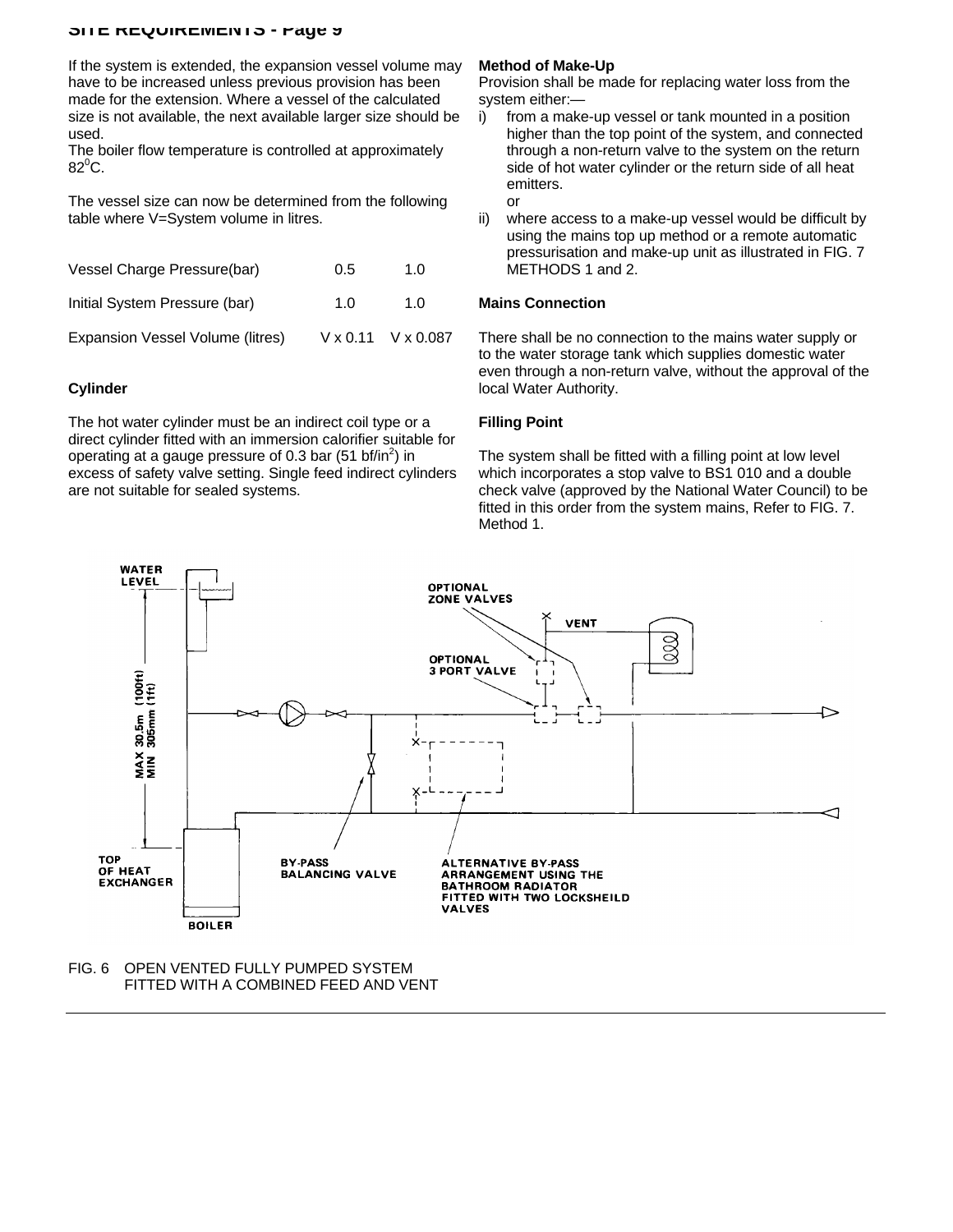#### **SITE REQUIREMENTS - Fage 10**



#### FIG 7. FULLY PUMPED SEALED SYSTEM

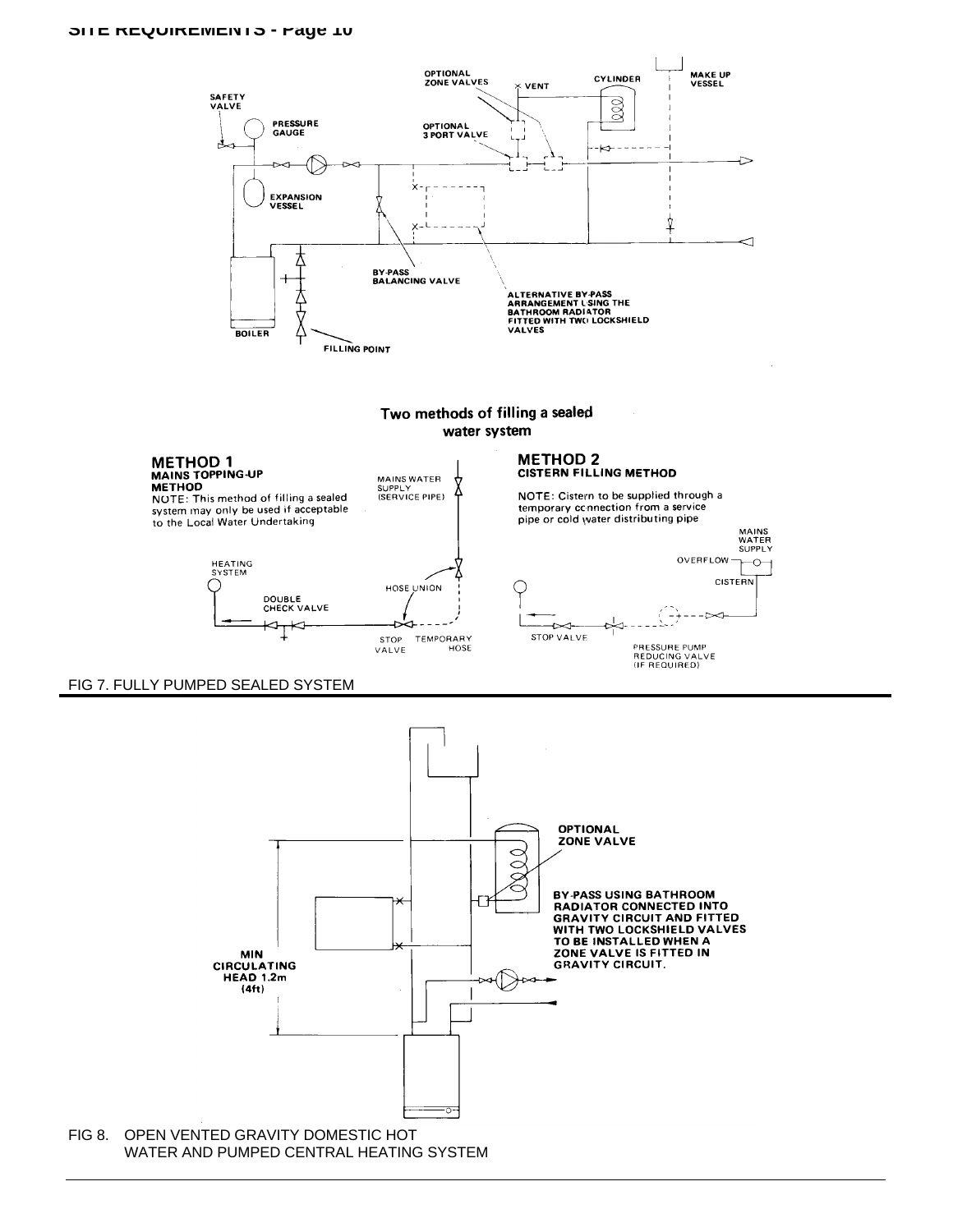It is the law that all gas appliances are installed and serviced by competent persons as stated in Gas Safety (Installation and Use) Regulations 1994. For Health and Safety information see back page.

Electrical installation and servicing should be carried out by a competent person in accordance with the I.E.E. Wiring Regulations.

The boiler and its associated equipment will arrive on site in two cardboard cartons. The contents of each carton is as follows.

CARTON 1:- Boiler Pack Boiler **Template** Literature Pack Containing:- Installation and Servicing Instructions User's Instructions Control Systems Pipework and Wiring Guide Auxiliary Pack Containing:- Boiler Mounting Bracket

Gas Service Cock and Accessory Packs

CARTON 2:- Flue System Pack Standard and 2 metre Horizontal Flue Packs Air/Flue Duct Assembly (length as ordered) Flue Elbow Extension Flue Terminal Flue Sealing Collar Rope Sealing Ring Side Infill Panels-2 off

Vertical Flue Pack (2 cartons) Air/Flue Duct Assembly Flue Terminal Terminal Cowl Vertical Flue Adapter Accessory Pack Side Infill Panels-2off Flue Installation Instructions



Place template in proposed boiler position ensuring it is level (the minimum side clearances are automatically allowed for)

### **REAR FLUING**

Mark holes 'A', 'B', 'D', large flue outlet hole and side of boiler reference lines throught slots 'C'.

### **SIDE FLUING**

Mark hole positions 'A', 'D' and side of boiler reference lines through slots 'C'.

Mark large flue outlet hole and holes 'B' using the thick lines on the template for minimum clearance at the rear of the boiler and the thin dotted lines for maximum clearance. See NOTE on FIG. 1.



# FIG. 9 TEMPLATE FIG. 10 BOILER MOUNTING PLATE

Remove template and carefully cut flue outlet hole through wall. If necessary make good around hole to enable holes 'B' to be drilled. (If internal flue fitment kit is being used refer to instructions supplied with kit). Drill holes 'A' using a 7 mm drill Drill holes 'B' and 'D' using a 5 mm drill

Using wall plugs, screws and washers (accessory pack A) attach boiler mounting plate to wall. Ensure that it is level and the correct way up, i.e. to provide the clearance at the rear of the boiler allowed for when marking out using the template. See also NOTE on FIG. 1.

Insert wall plugs into holes 'B' (accessory pack B) and hole 'D' (accessory pack D).

Insert flue sealing collar into wall and secure with screws provided, (accessory pack B). Make good the internal wall surface around flue sealing collar.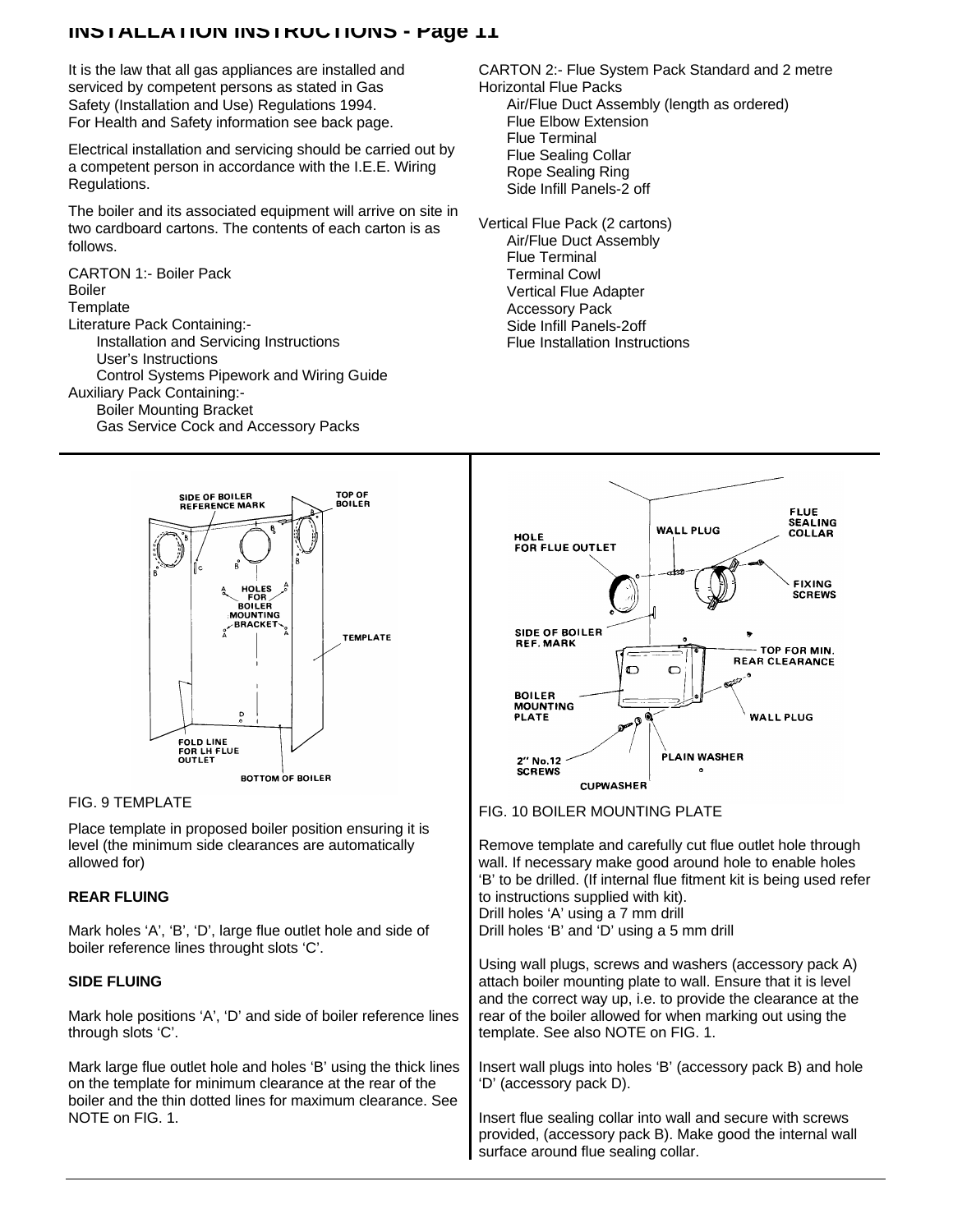#### CUTTING AIR/FLUE DUCTS



- 1. Measure from outside face of wall to the side of boiler casing reference line (dimension 'x').
- 2. Take air/flue duct assembly and measuring from the flanged end, mark and cut the outer duct and inner flue duct to dimension 'x' plus 20mm. Ensure that both ducts are cut squarely.



## FIG. 11a SIDE FLUE FIG. 11b REAR FLUE

- 1. Measure wall thickness (dimension 'Y').
- 2. Take air/flue duct assembly and measuring from the flanged end, mark and cut the outer air duct and inner flue duct to dimension 'Y', plus 45 mm. Ensure that both ducts are cut squarely. **NOTE**

Cutting length remains the same for minimum or maximum clearance at the rear of the boiler.



#### FIG. 12 AIR/FLUE DUCT ASSEMBLY

NOTE: During assembly the seam in the air duct should be so arranged that when installed, the seam in the duct will be uppermost.

- 1. Slide rope sealing ring on to air duct.
- 2. Engage the terminal on to the ends of the inner flue duct and press fully home.
- 3. Engage four screws from accessory pack 'C' into the pre-drilled holes in the terminal and screw fully home. These screws which are self drilling will pierce the air duct and secure the terminal to air duct.

On models 30e, to 50e, it is necessary to drill four pilot holes in the air duct.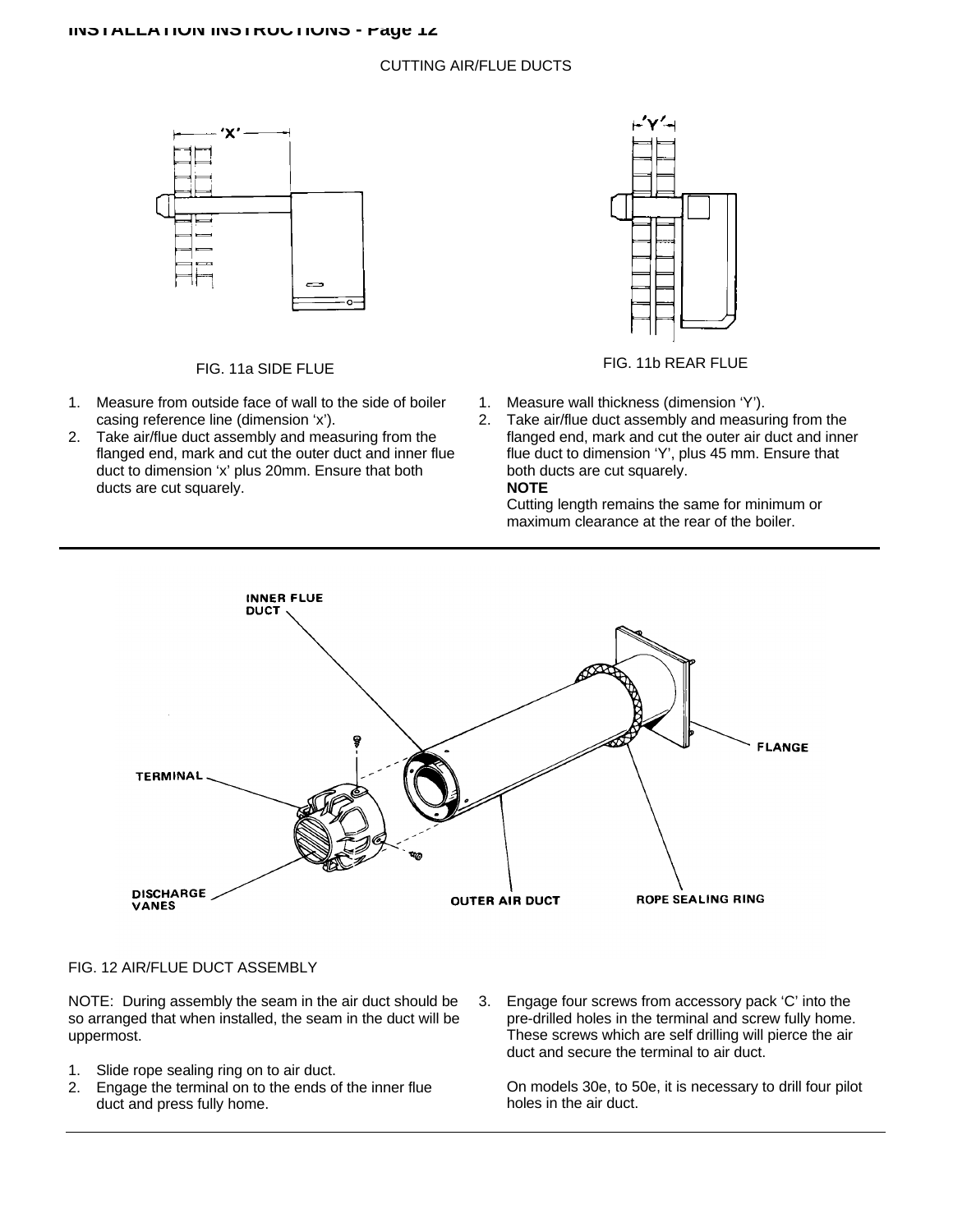

#### FIG. 13 SECTIONAL VIEW OF AIR/FLUE DUCT ASSY THROUGH WALL

- 4. Protect duct where it is likely to come into contact with mortar by using adhesive tape provided (accessory pack E).
- 5. Insert the assembly into the wall sliding the rope sealing ring along the air duct into the flue sealing collar. Bend the six tabs on flue sealing collar inwards to retain the rope sealing ring. Ensure air duct flange studs do not obstruct lifting of boiler onto mounting bracket.



### FIG. 14 PREPARING BOILER

The controls cover should have been removed when unpacking the boiler, if not remove controls cover by opening the door covering the securing screw on the underside of the controls cover, see FIG. 14. Undo securing screw, pull controls cover forward 10mm, lower to release from the four side fixings and pull forward clear of the thermostat knob.

Remove door by undoing the two lower fixing screws and lift door off the two upper hinge brackets.

Remove the screws securing the combustion chamber front panel and remove panel.

Disconnect the fan supply leads from the connector adjacent to the fan. Leaving in place the three screws identified with a red circle or adjacent 'F' mark in fan

plate. Remove the remaining screws securing the fan mounting plate and remove the mounting plate complete with fan.

Disconnect the two flexible tubes from the flue elbow.

Remove the four brass securing nuts and lift off the flue elbow, taking care not to damage the gasket.

#### NOTE:

If side fluing, loosen the two brass securing nuts beneath the flue elbow outlet and remove the other two. Tilt the flange and withdraw the elbow.

The boiler is supplied with the left hand flue outlet sealing plate removed. If another flue outlet direction is required, remove the appropriate flue outlet sealing plate and transfer it to the left hand position.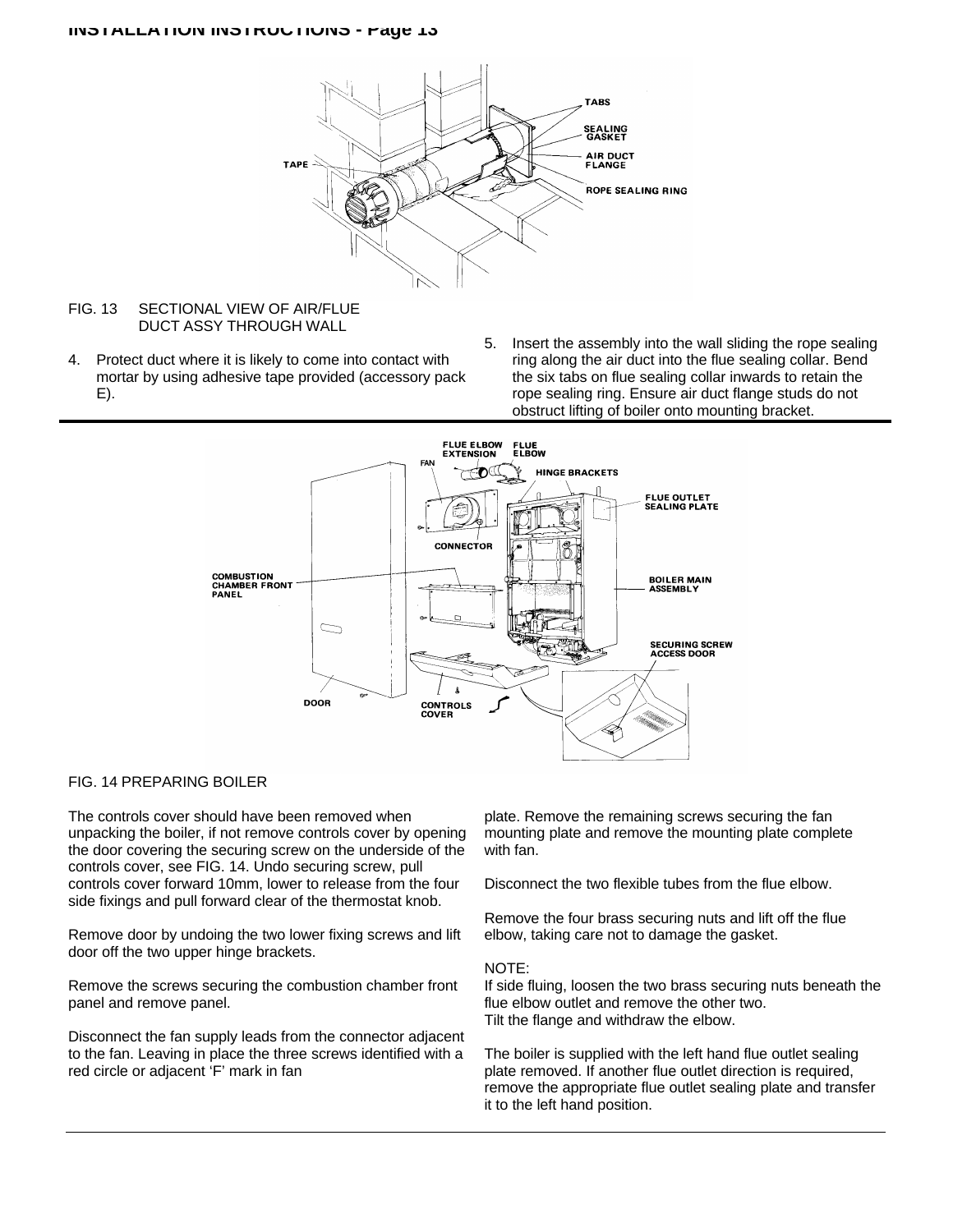#### LIFTING THE BOILER

Lift the boiler onto its mounting bracket.





Locate the studs on the air duct flange through the boiler casing and secure using four wing nuts (accessory pack F).

## FIG. 15 FIG. 16 TRANSPORTATION FOOT

Position boiler on its mounting bracket so that the sides of the boiler line up with the reference lines 'C' on the rear wall.

Undo the two screws securing the transportation foot and discard foot. Vertical alignment with rear wall can be corrected using the adjustment screws at the rear of the boiler. See FIGS. 16 & 17.







FIG. 17 SECURING BOILER

Rotate the left hand adjustment screw to align one of the holes in the base plate with hole 'D' in the wall. Working through the hole in the leg, secure the base plate to the wall using the screw from accessory pack D. Make good the wall surface around the flue terminal. Fit optional terminal wall plate if required.

When side fluing, slide the elbow extension onto the elbow and ensure that it is pushed on fully. Engage the screw from accessory pack 'C' into the pre-drilled hole in the elbow extension and screw fully home. The screw which is self drilling will pierce the elbow and secure the extension to the elbow.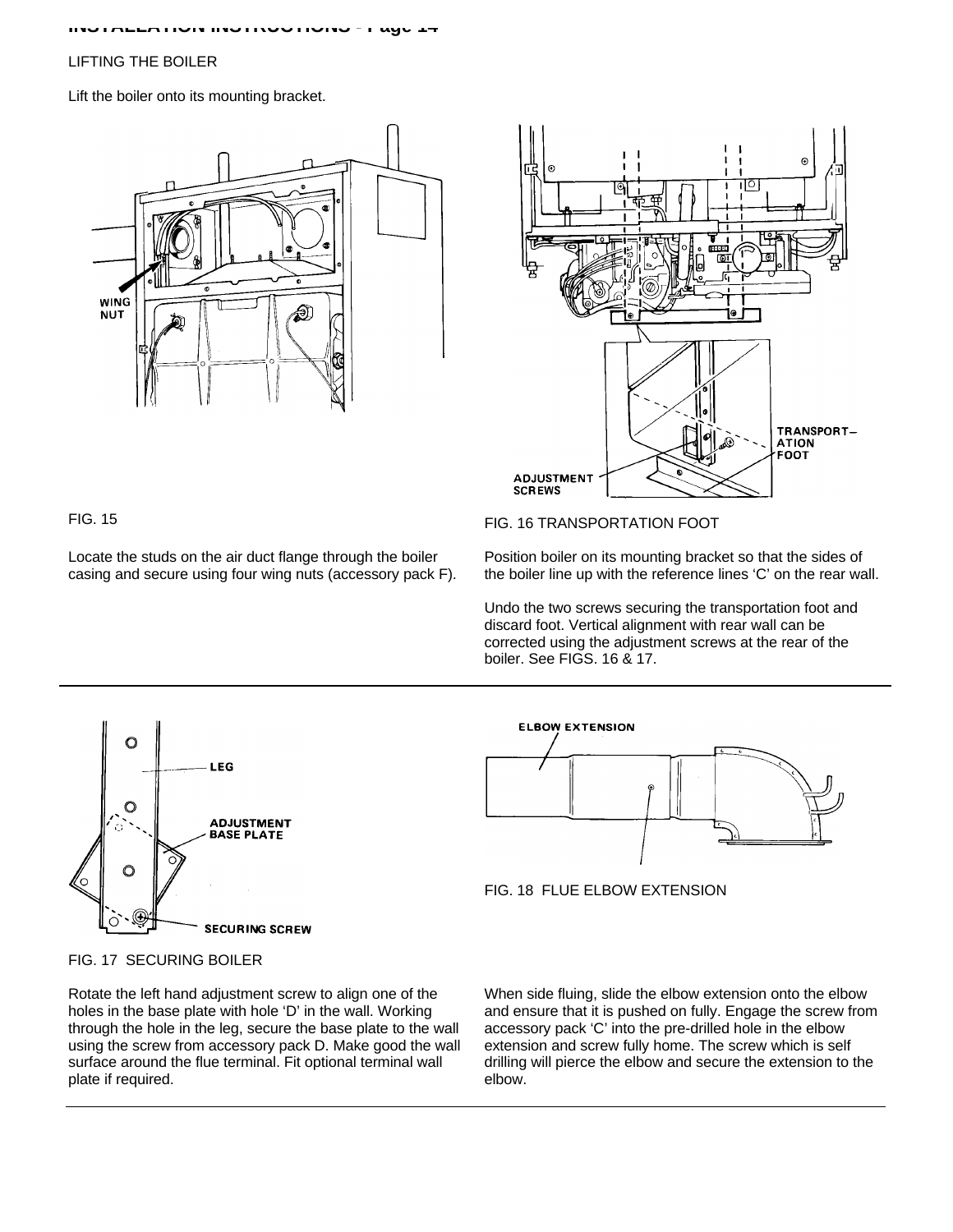

#### FIG. 19 LOCATION OF PRESSURE SENSING TUBES

Slide the flue elbow into the flue duct and locate the flange over the studs on the fluehood ensuring that the sealing gasket is in place. Secure the elbow to fluehood using the four brass securing nuts. Reconnect flexible tubes to elbow. ENSURE THEY ARE NOT KINKED. NOTE: Red tube connects the front aluminium tube in upper chamber to the lower connection on elbow, each being identified with a red ring.



#### FIG 20. PIPE CONNECTIONS

Connect system pipework to the boiler, compression fittings should be used. If however capillary fittings are used it is essential to temporarily remove the thermostat bulb from the flow pipe before soldering. A drain off tap should be installed close to the boiler if it is in a low point of the system.

On combined gravity hot water/pumped central heating installations the flow and return pipes for both the gravity hot water circuit and pumped central heating circuit must be connected to tees fitted directly to the flow and return pipes on the boiler.

The gravity circuit should be installed in 28mm copper pipe. 28mm tees should be used on 50e, 60e & 80e boilers and 22mm tees on 30e & 40e boilers expanding to 28mm on the gravity circuit as close to the tee as possible.

The injector disc (accessory pack H) must be positioned in the pumped return branch of the tee and the pipes connected to the tees as illustrated in Figs. 20, 20A and 20B. Two discs are provided, one to suit a 22mm tee and one to suit a 28mm tee. Use the appropriate disc and discard the other. Connect the gas supply pipe to the inlet of the gas cock. Ensure that the gas cock is in a position where it can be easily operated when the controls cover is removed.





FIG. 20A PROFILE 30e and 40e **FIG. 20B PROFILE 50e, 60e and 80e.** 

#### **WARNING: UNDER NO CIRCUMSTANCES SHOULD A 'REDUCING SET' BE FITTED**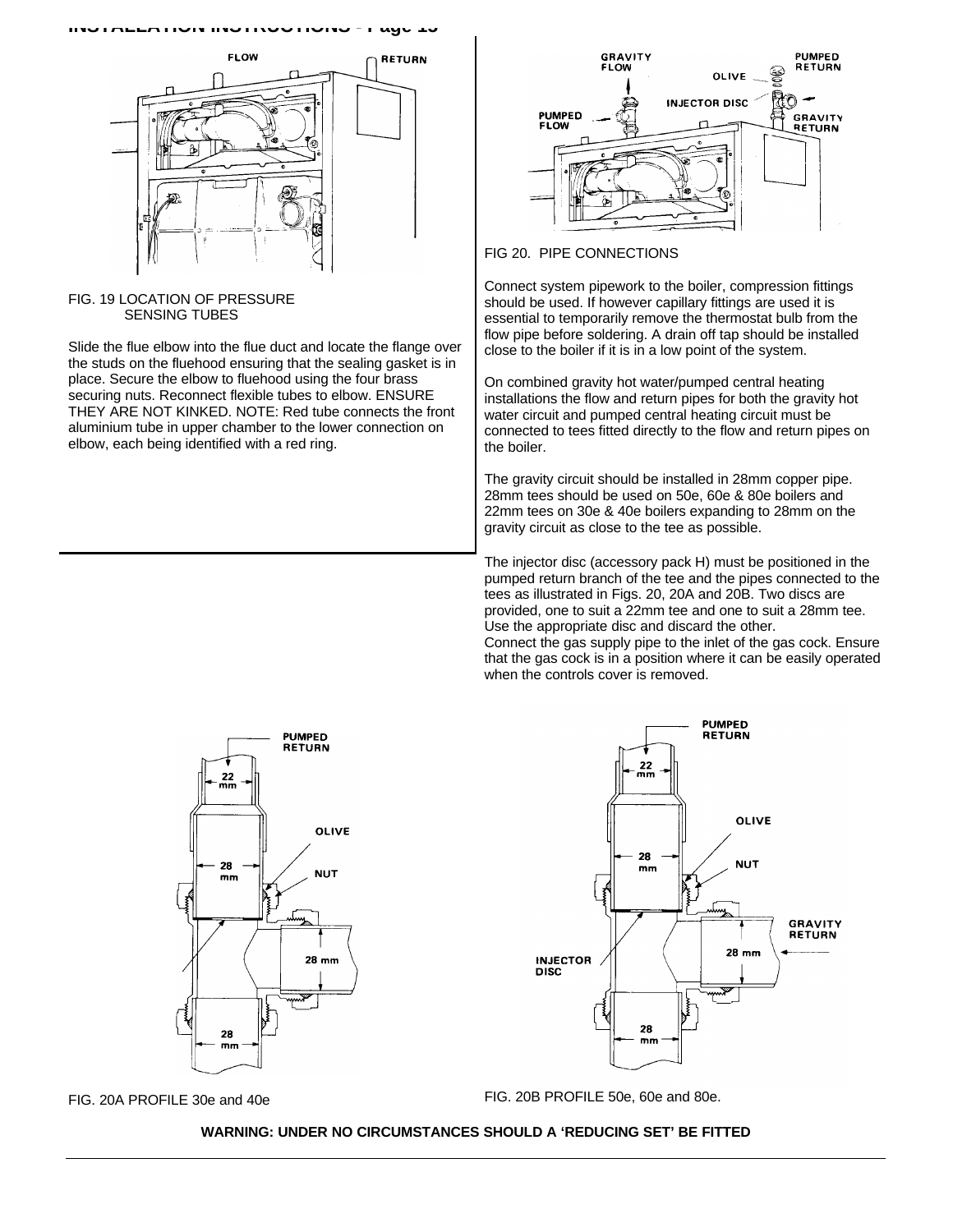

### FIG. 21 OVERHEAT THERMOSTAT BULB POSITION

Ensure that the system change-over switch in the control box is correctly set e.g. for GRAVITY DHW system or FULLY PUMPED system. See FIG. 2.

If the boiler is to be used on a GRAVITY DHW system the bulb of the overheat thermostat must be repositioned as shown in FIG. 21. To do this loosen the plastic retaining screw and withdraw the thermostat bulb from its pocket. Position the bulb as illustrated and secure it by finger tightening the plastic screw. Do not over-tighten.

## ELECTRICAL

The boiler and all external control circuit wiring must be supplied from the same single isolating switch or plug and socket, and should be fused at 3A.

Care must be taken to ensure that all wiring to the boiler is kept clear of sharp edges and hot surfaces.



FIG. 22 PRINCIPLE OF WIRING



FIG. 23 ACCESS TO THE BOILER ELECTRICAL TERMINAL BLOCK

The boiler terminal block which is situated in the control box is not designed to accept wiring from all the on site controls and therefore the installer will usually need to incorporate a suitable junction box. This may not be required if a Potterton Electronic Programmer is used as this incorporates a junction box. The principle of wiring is shown in FIG. 22.

Further information on wiring of system controls can be found in the Control System, Pipework and Wiring Guide.

Remove control box securing screw and lower the control box to gain access to the boiler terminal block.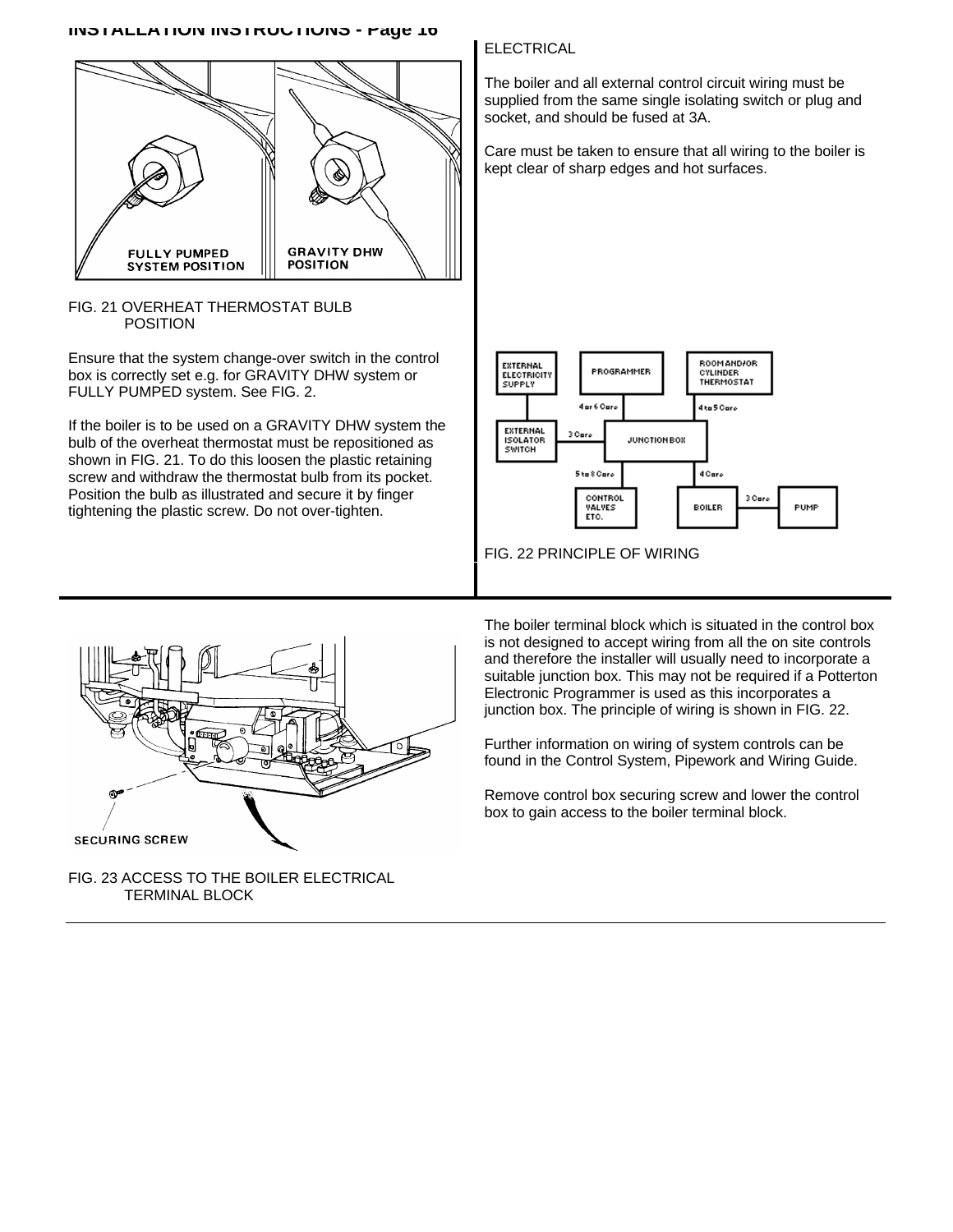

#### FIG. 24 ROUTING OF ELECTRICAL WIRING

Following the pump manufacturer's instructions connect the

pump supply wires to terminals marked PUMP L,N,  $\overrightarrow{+}$  on the boiler terminal block. Route the cable through the plastic bush in the rear of the control box as illustrated in FIG. 24 and secure, using the cable clamp.

Route a four core cable through the plastic bush in the rear of the control box and the cable clamp as illustrated in FIG. 24 and connect it to the boiler input terminals as follows:—

#### **Fully Pumped Systems.**

Permanent live to terminal marked MAINS 'L'. Neutral to terminal marked MAINS 'N'.

Earth to terminal marked  $\frac{1}{T}$  adjacent to cable clamp. See NOTE. Switched live from external controls to terminal marked

MAINS 'SwL'.

If there are no external controls fitted connect the SwL terminal to permanent live in the junction box.

## FITTING SIDE INFILL PANELS

If required, the gap between the casing sides and rear wall can be closed off using the infill panels supplied. Ensure the casing surface is FULLY CLEAN AND DRY. Remove the protective backing paper from the adhesive strip on the infill panel, carefully align and press into place, applying FIRM EVEN pressure down the FULL LENGTH of contact area between panel and case. If conditions are near freezing, the boiler case should be warmed prior to application of the infill panel.

#### **Gravity Domestic Hot Water/Pumped Central Heating Systems.**

Switched live from external gravity domestic hot water control circuit to terminal marked MAINS 'SwL'. Switched live from external pumped central heating control circuit to terminal marked MAINS 'L'. Neutral to terminal marked MAINS 'N'.

Earth to terminal marked  $\overleftarrow{\cdot}$  adjacent to cable clamp. See NOTE.

If there are no external controls fitted connect the SwL terminal to permanent live in the junction box.

#### **NOTE:**

Ensure that the earth conductor is longer than the L, N & SwL from the point of anchorage, so that the current carrying conductors become taut before the earth conductor if cable is pulled out of the cable clamp. When the wiring has been completed close the control box and replace the securing screw.

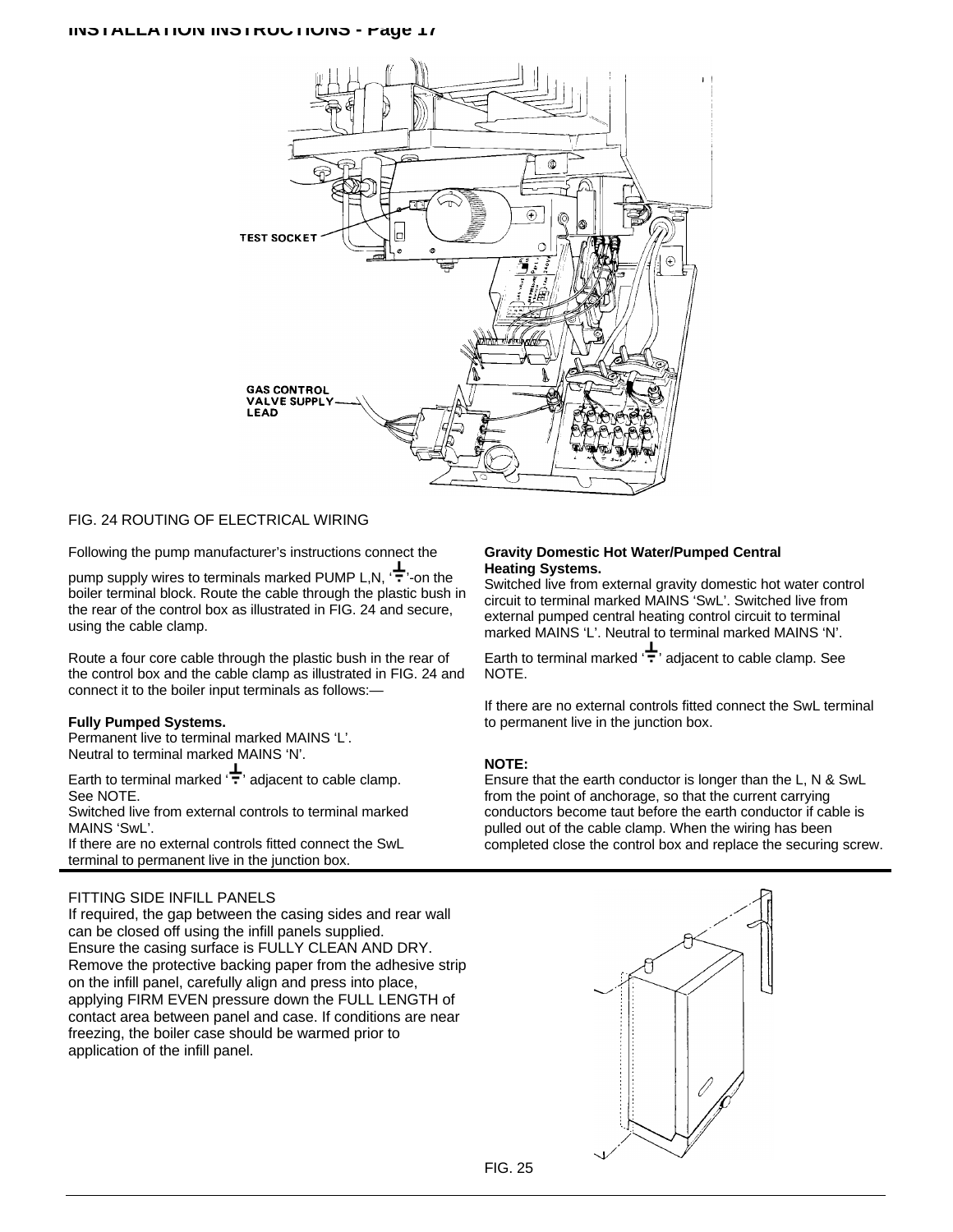## **COMMISSIONING - Page 18**

#### **Open Vented Systems**

Remove the pump and flush out the system thoroughly with cold water. Refit the pump. Fill and vent the system. Examine for leaks.

#### **Sealed Systems NOTE:**

The system can be filled using a sealed system filler pump with a break tank or by any other method approved by the Local Water Authority. Refer to 'THE SYSTEM' section Page 8 in these instructions, also BS 6798 1987.

Remove pump and flush out the system thoroughly with cold water. Refit the pump. Fill and vent the system until the pressure gauge registers 1.5 bar (21.5 lbf/in<sup>2</sup>). Examine for leaks. Raise the pressure until the safety valve lifts. This should occur within  $\pm$  0.3 bar of the preset lift pressure of 3 bar. Release water to attain the correct cold fill pressure.

### **All Systems**

Refit the fan assembly and reconnect the fan supply leads, (polarity of the fan leads is not important).

The whole of the gas installation including the meter should be Inspected and tested for soundness and purged in accordance with the recommendations of BS6891.

Test pilot unions for gas soundness as follows:— Turn boiler thermostat to the '0' position.

Unplug the gas control valve supply lead from the control box and plug it into the test socket adjacent to the boiler thermostat knob, see FIG. 24.

Turn on gas at the gas service cock.

Ensure that the time control if fitted is in an ON condition, and that the room and/or cylinder thermostats where fitted are set to high temperatures.

Switch on the external electricity supply to the boiler.

Gas will flow to the pilot only. It will not be ignited as the ignition system is de-energised.

Using a leak detection fluid, check pilot unions for gas soundness.

Turn off the external electicity supply and gas service cock. Remove gas control valve plug from the test socket and refit the plug into the socket on the left hand side of the control box see FIG. 24.

Refit the combustion chamber front panel.

Fit the case door into position by lifting it onto the top hinge brackets and secure it with the lower two fixing screws.

ENSURE THAT A GOOD SEAL IS OBTAINED

Remove the temporary label from the front of the casing, having checked compliance with the information it contains.

## **First Lighting**

**WARNING:** Before lighting the boiler, ensure that the CASE DOOR HAS BEEN CORRECTLY FITTED and that the sealing strip fitted to the case door is forming a tight seal with the main boiler casing. Before proceeding to light the boiler, check that the external electricity supply to the boiler is switched off and that the boiler thermostat is in the '0' position.

Turn on the gas service cock.

Ensure that the pump and radiator isolating valves are open.

Ensure that the time control, if fitted is in an on condition, and that the room and/or cylinder thermostats, where fitted are set to high temperatures.

Switch on the external electricity supply to the boiler. In the event of an electrical fault after installation of the appliance, preliminary electrical system checks must be carried out as described in the BG multimeter instruction book. The checks to be carried out are:-

- A. Earth Continuity
- B. Short Circuit
- C. Polarity<br>D. Resista
- Resistance to Earth

### **Refer to Fault Finding Chart FIG. 31**

Turn the boiler thermostat on and to a high setting and after a period of time the main burner will light, this can be observed through the sight glass in the front cover of the boiler. The time period can vary upwards of 45 seconds, depending on the amount of air in the pipework.

Test for gas soundness around the boiler components using leak detection fluid.

Turn the boiler thermostat to '0'.

#### **NOTE:**

There could be a delay in lighting if the control knob is switched on and off and then on again rapidly.

SETTING AND CHECKING OF CONTROLS With the controls cover removed. Fit a pressure gauge to the pressure test nipple in burner supply pipe. See FIG. 2. Turn on the boiler thermostat and ensure that the main burner is alight. Check that the burner pressure is in accordance with values stated under TECHNICAL DATA. The burner pressure is set to the maximum output at the factory. If burner pressure adjustment is necessary proceed as follows, referring to FIG. 26. WHITE RODGERS GAS CONTROL VALVE Remove the brass cover screw from the gas control valve and turn the screw beneath, clockwise to increase the pressure or anti-clockwise to decrease the pressure. HONEYWELL GAS CONTROL VALVE Turn the pressure adjustment screw anti-clockwise to increase the pressure or clockwise to decrease the pressure.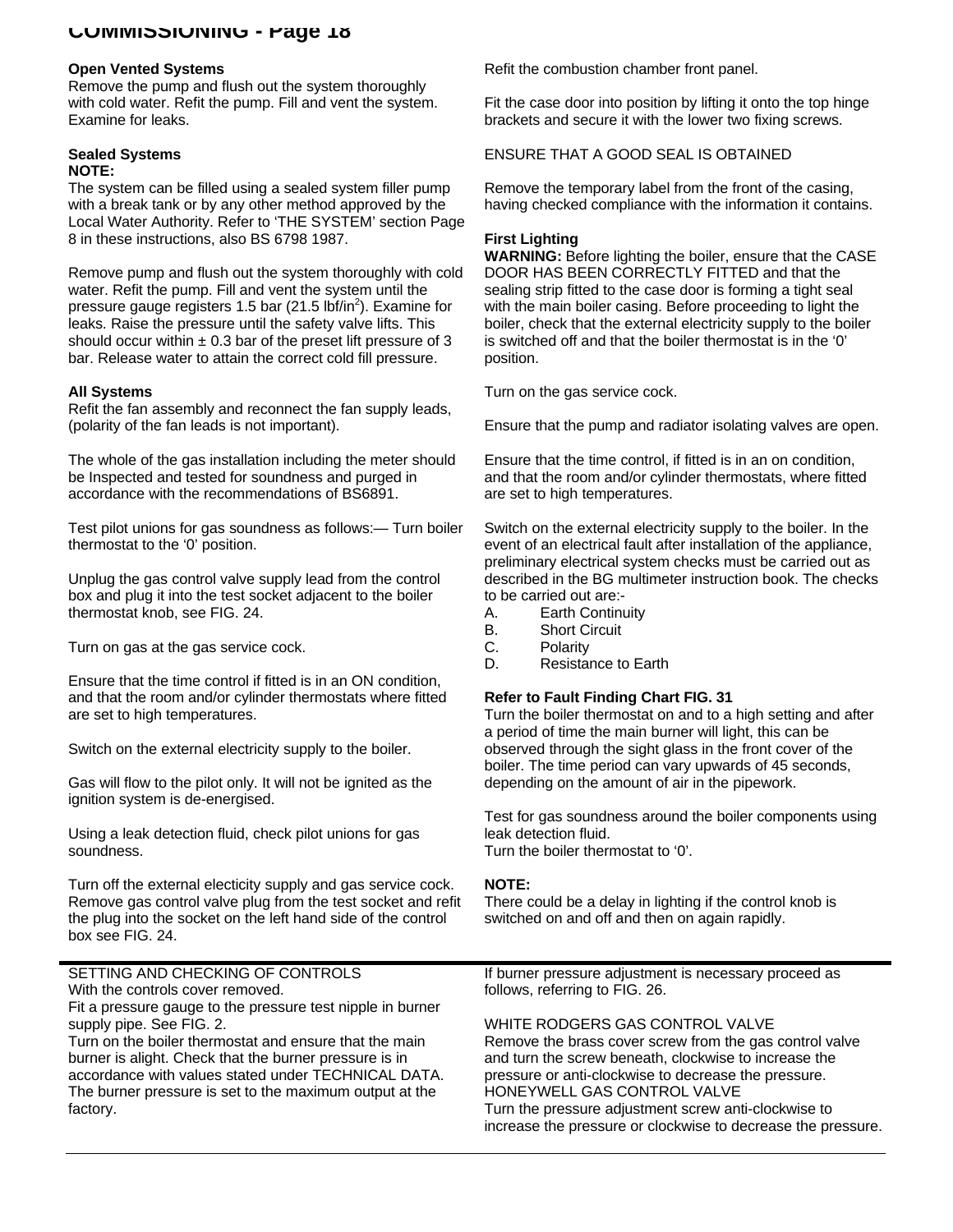#### **COMMISSIONING - Page 19**



PRESSURE ADJUSTMENT SCREW

#### FIG. 26 MAIN BURNER PRESSURE ADJUSTMENT

With the burner set to its correct pressure, the firing rate given in TECHNICAL DATA should also be obtained and this should be checked by meter reading at least 10 minutes after the main burner has been lit. When the pressure and rate are correct replace the brass cover screw on WHITE RODGERS gas control valve.

Shut down the boiler remove the pressure gauge and refit the screw in the test nipple ensuring that a tight seal is made.

Remove the self-adhesive arrow from the inspection ticket tied to the burner supply pipe and stick it to the Data Plate inside the controls cover to indicate the appropriate burner setting pressure.

Refit the controls cover.

Relight the boiler and heat the system to maximum. Check for water leaks, turn the boiler off, drain the system whilst hot.

Refill the system and on sealed systems adjust to the correct cold fill pressure. Set the pressure gauge pointer to the system design pressure.

If a by-pass circuit is fitted the by-pass valve should be adjusted with the boiler operating under minimum load conditions to maintain sufficient water flow through the boiler to ensure that the overheat thermostat does not operate under normal operating conditions.

#### **Pilot Burner**

The pilot is pre-set and no adjustment is required. The pilot flame envelope should cover the electrode tip and spark earthing strip see FIG. 30. If the pilot flame is not as illustrated, remove and clean the pilot as described in the Servicing Instructions Section 3, PILOT BURNER, Page 22. **Boiler Thermostat**

At its minimum and maximum settings, the thermostat should control the water flow temperature at approximately  $55^{\rm o}$ C—82 $^{\rm o}$ C (130 $^{\rm o}$ F—180 $^{\rm o}$  F).

The thermostat has been calibrated by the makers and no attempt should be made to re-calibrate it on site. Turn the thermostat to the '0' position and check that the main burner shuts down.

#### **WHITE RODGERS**



### **Gravity Hot Water/Pump Over-Run Thermostat**

The function of this thermostat is determined by the position in which the GRAVITY/FULLY PUMPED SYSTEM selection switch is set. The thermostat is pre-set and no adjustment is possible.

On the FULLY PUMPED switch position it will operate as a pump over-run thermostat and will keep the pump running after the boiler has shut down, as long as the water temperature within the boiler is above approximately  $80^0C$ . On the GRAVITY switch position it will operate in series with the boiler thermostat when only the gravity domes-tic hot water circuit is in operation.

It will over-ride the boiler thermostat when the water temperature within the boiler is above 800 C.

### **Overheat Thermostat**

The overheat thermostat is pre-set and no adjustment is possible. It will require manually resetting if an overheat condition occurs. Access to the reset button is through a hole in the underside of the controls cover, see FIG. 2.

#### **Other Boiler Controls**

All boiler mounted controls are designed so that if any fault should occur they will fail safe. No further setting or checking is necessary.

#### **External Controls**

Check that any other external control connected in the system, such as clocks and thermostats, control the boiler as required.

#### **User's Instructions**

A User's Instructions leaflet is provided with this boiler but the householder must have the operation of the boiler and system explained by the Installer. The householder must also be advised of the importance of annual servicing and of the precautions necessary to prevent damage to the system and building, in the event of the system remaining out of commission in frost conditions.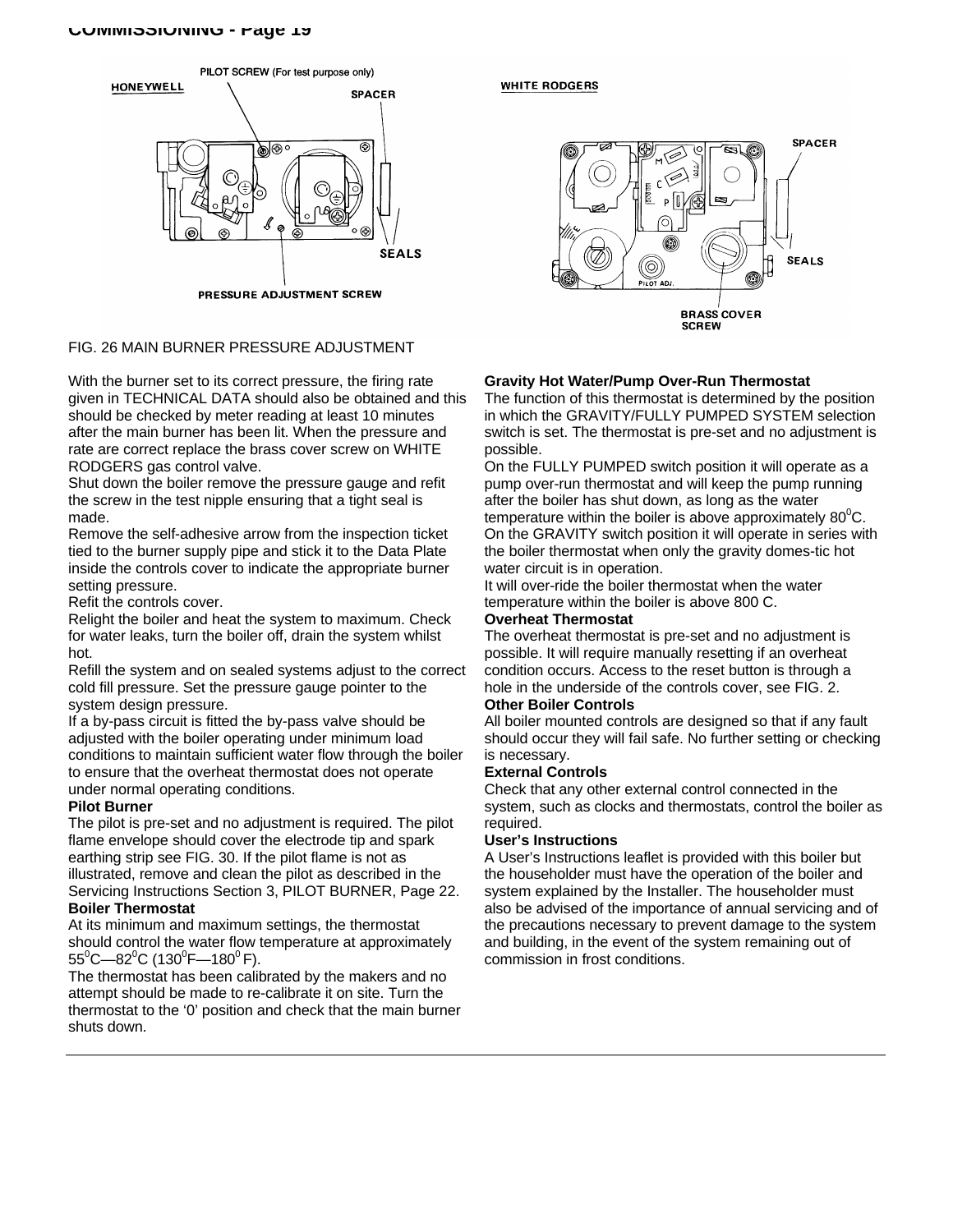#### **COMMISSIONING - Page 20**



## FIG. 27 FUNCTIONAL FLOW DIAGRAM

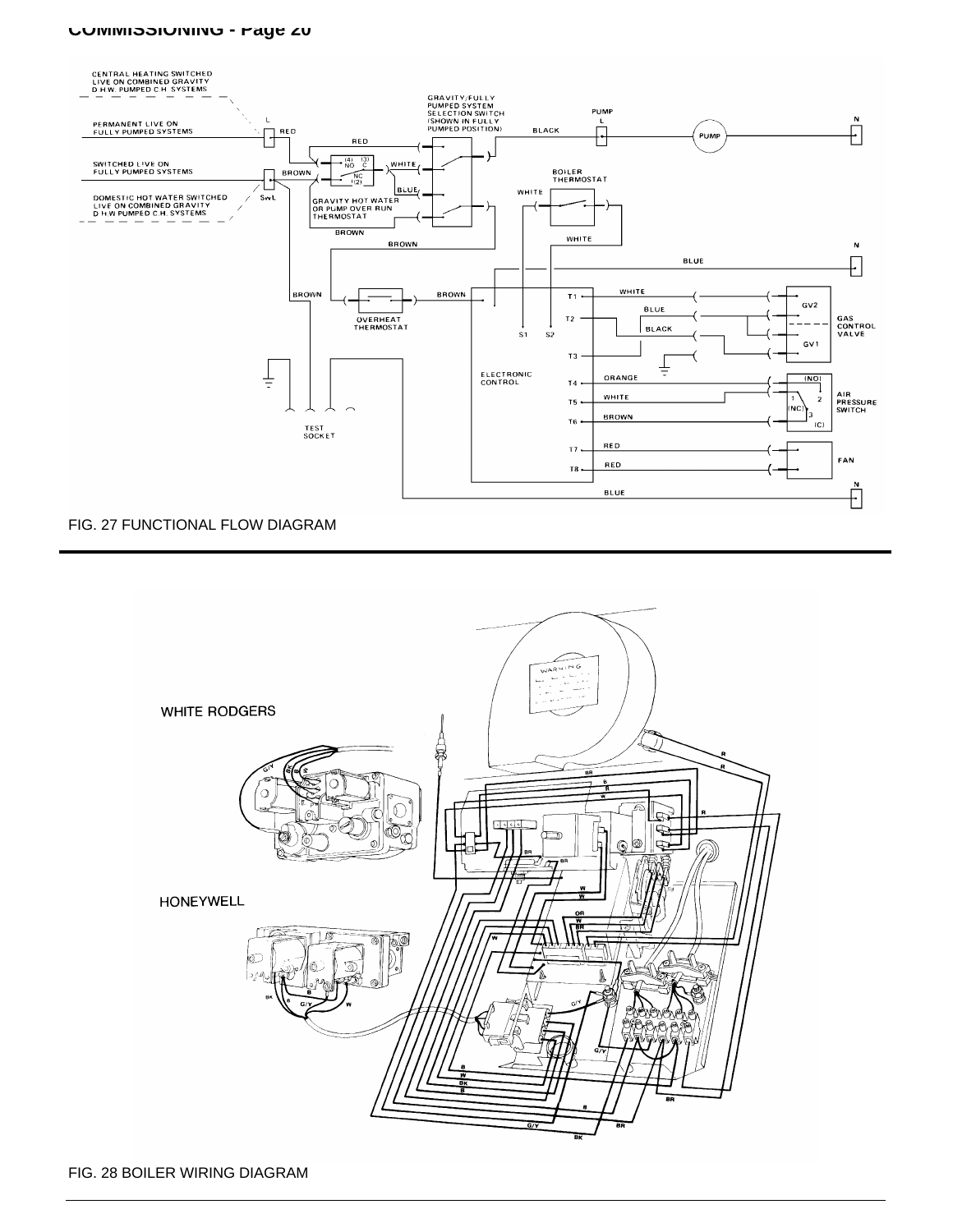Regular skilled servicing and cleaning of the appliance is essential to ensure continued safe and efficient operation. The frequency of cleaning will depend upon the particular installation conditions, and the use to which the appliance is put, but in general, once per year should be adequate.

It is the law that all gas appliances are installed and serviced by competent persons as stated in Gas Safety (Installation and Use) Regulations 1994.

For Health and Safety information see back page.

Electrical installation and servicing should be carried out by a competent person in accordance with the I.E.E. Wiring Regulations.

Servicing is best arranged by a contract placed with Potterton Myson Limited and further details are available from Service Enquires - see back page.

The boiler DATA PLATE and WIRING DIAGRAM are attached to the inside of the controls cover. The boiler CODE NUMBER which should be quoted when ordering spares or requesting information is on the front of the control box. See FIG. 2.

All parts likely to require servicing are readily accessible. By removing the cover from the boiler controls and removing the front door from the boiler, most components are exposed. Remove the front of the combustion chamber to gain access to the main and pilot burner and the ignition electrode. Removal of the fan and its mounting plate exposes the flue system, i.e. the flue elbow and fluehood. These must be removed to gain access to the flueways in the heat exchanger for cleaning.

The following notes apply to the boiler and its controls but it should be remembered that attention must also be paid to the heating circuit itself including radiator

valves, thermostats, the time control and the expansion and feed water system. It is advisable to clean the boiler immediately after the end of the heating season. In all cases prior to servicing, light up the boiler and check that the pilot and main burners have a clean, even flame and that the gas rate and main burner pressure are correctly set. If the pilot flame is satisfactory, no further servicing of the pilot burner is necessary and the information given in '3. PILOT BURNER' can be ignored.

#### **WARNING**

Before the start of any servicing work, switch off at the external electricity supply by disconnecting the supply plug at the socket or switching off the external isolating switch. Turn off the gas service cock.

NOTE: After completing any servicing or replacement of components check for gas soundness and carry out functional checks.

#### **1. PREPARING THE BOILER FOR SERVICING** See FIG. 14.

NOTE: Boilers with side or rear flues have a flue elbow fitted to the fluehood.

The elbow is replaced by an adapter on vertically flued boilers.

- A. Remove controls cover by opening the door covering the securing screw on the underside of the controls cover, see FIG. 14. Undo securing screw, pull controls cover forward 10mm, lower it to release it from its four side fixings and pull forward clear of the thermostat knob.
- B. Remove door by undoing the lower fixing screws and lift door off the two upper hinge brackets.



FIG. 29 BURNER AND GAS CONTROL ASSEMBLY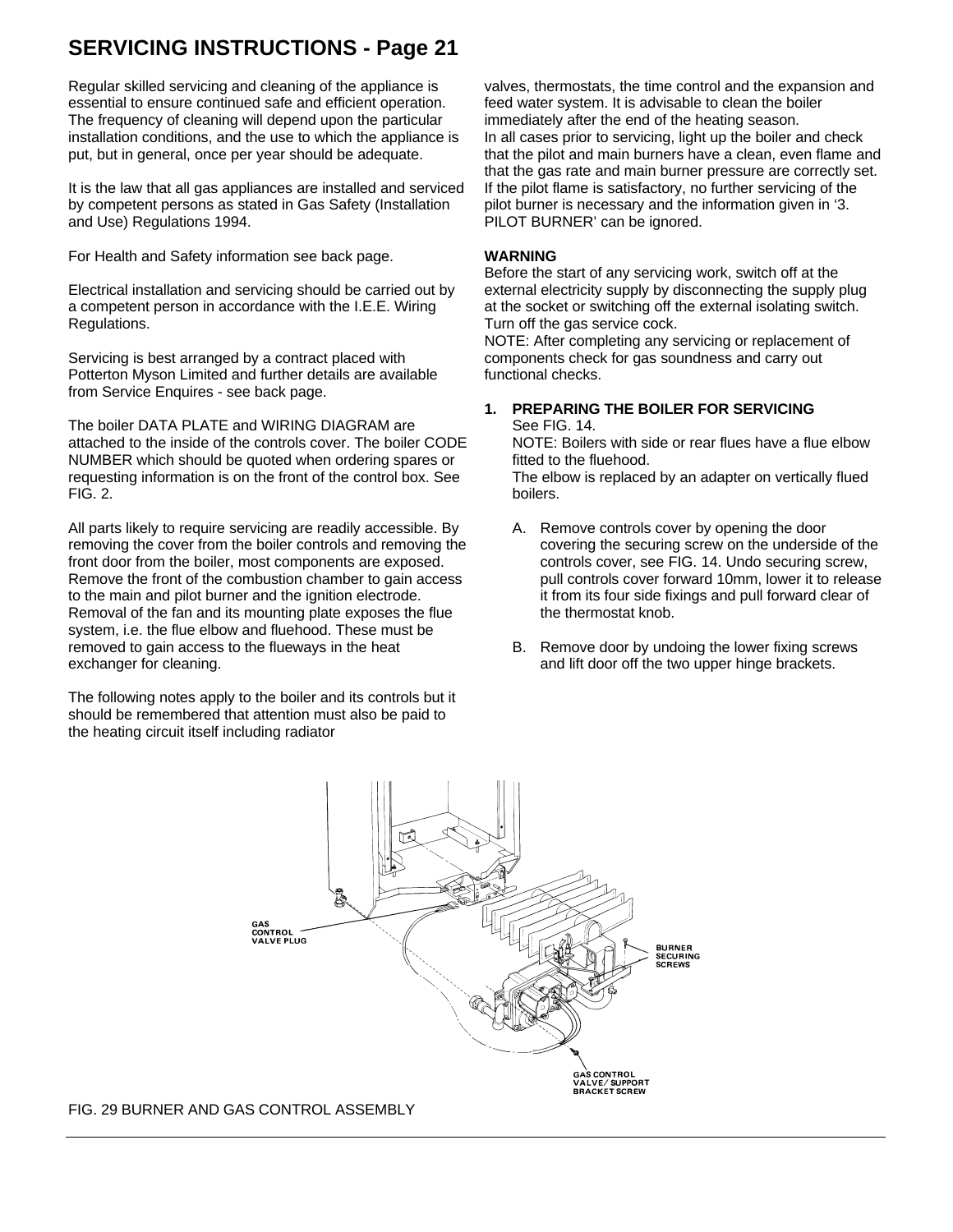- C. Remove screws securing the combustion chamber front panel and remove panel.
- D. Disconnect the fan supply leads from the connector adjacent to the fan.
- E. Remove the screws securing the fan mounting plate leaving in place the three screws identified with a red circle or adjacent 'F' mark in fan plate. Remove mounting plate complete with fan.
- F. Disconnect the two flexible tubes from the flue elbow or adapter.
- G. Loosen the two brass securing nuts beneath the flue elbow outlet and remove the other two. Tilt the flange and withdraw the elbow. Take care not to damage the gasket. On vertically flued boilers remove the four brass nuts and slide the vertical flue adapter up into the flue duct.
- H. Unscrew the four nuts and lift off the fluehood taking care not to damage the rope seal. Lower and lift out vertical flue adapter.
- I. Undo the union on the gas service cock outlet.
- J. Unplug the electrical supply leads for the gas control valve from the control box. See FIG. 29.
- K. Remove the screw securing the gas control valve to its support bracket. See FIG. 29.
- L. Disconnect electrode lead from electrode.
- M. Remove two screws securing the burner assembly to the bottom of the boiler case and lift out the burner and gas control assembly

#### **2. HEAT EXCHANGER**

- A. Working from above and below the heat exchanger use a suitable brush and remove all deposits from between the fins. Slide vertical flue adapter into flue duct.
- B. Refit the fluehood, ensuring that the rope seal is undamaged and that a GOOD SEAL is made with the heat exchanger. Fully tighten the four nuts.
- C. Slide the flue elbow into the flue duct or lower flue adapter and secure to the fluehood using four nuts. Ensure that the gasket between the fluehood and elbow or adapter is undamaged and a good seal is obtained.
- D. Reconnect flexible tubes to elbow or adapter. NOTE: Red tube connects the front aluminium tube in the upper chamber to the lower connection on elbow or adapter each being identified with a red ring.

#### **3. PILOT BURNER**

The following operations are only necessary if the pilot flame is distorted or the wrong size, i.e. too small.

- A. Unscrew the aluminium pilot tube from the pilot assembly. Take care not to damage the electrode.
- B. Unscrew the two hexagonal head screws secur-ing the pilot (and shield on 80e) to the main burner and remove the pilot assembly, be careful that the pilot injector does not fall out during this operation.
- C. Lightly brush the pilot and its shield to remove any deposits.

Remove the pilot injector and clean its orifice or replace.

NOTE: Do not use a wire brush or pin to clean injector.

- D. Gently clean any deposits from the electrode.
- E. Refit the pilot injector to the pilot burner and assemble the pilot to the aluminium tube.
- F. Secure the pilot assembly to the main burner using two hexagonal screws.
- G. Fully tighten the union nut connecting the aluminium tube to the pilot. Check for gas soundness at this joint by following the procedure described in the commissioning section of these instructions, Page 18.
- H. Ensure that the spark gap is as illustrated in FIG.30



FIG. 30 PILOT BURNER SPARK GAP TOLERANCES

#### **PILOT FILTER**

The pilot burner is protected from blockage by a pilot filter situated within the gas control valve. The filter is large and designed to last the life of the gas control valve under normal operating conditions it is therefore unlikely to need replacing. However in the event of pilot filter blockage being suspected the complete control valve should be replaced.

#### **4. COMBUSTION CHAMBER INSULATION**

A. Check the combustion chamber insulation for damage. If damaged replace as described under replacement.

#### **5. MAIN BURNER**

- A. Lightly brush any deposits from the top of each blade and ensure there is no fluff in the entry of the burner venturi. If on re-assembly the burner flame picture is incorrect or the correct gas rate or burner pressure cannot be obtained, remove the burner and gas control assembly and thoroughly clean the burner. Clean or replace the injector. In the event of the above procedures not rectifying the flame appearance, disconnect the burner from the gas control valve at the flanged connection and replace the burner and injector.
- B. Refit the burner and gas control valve assembly into the boiler, ensuring that the locating pin on the rear of burner engages correctly into the rear support bracket. Make sure that the sealing gasket is in place and undamaged between the burner flange and the case. Secure the assembly with two screws.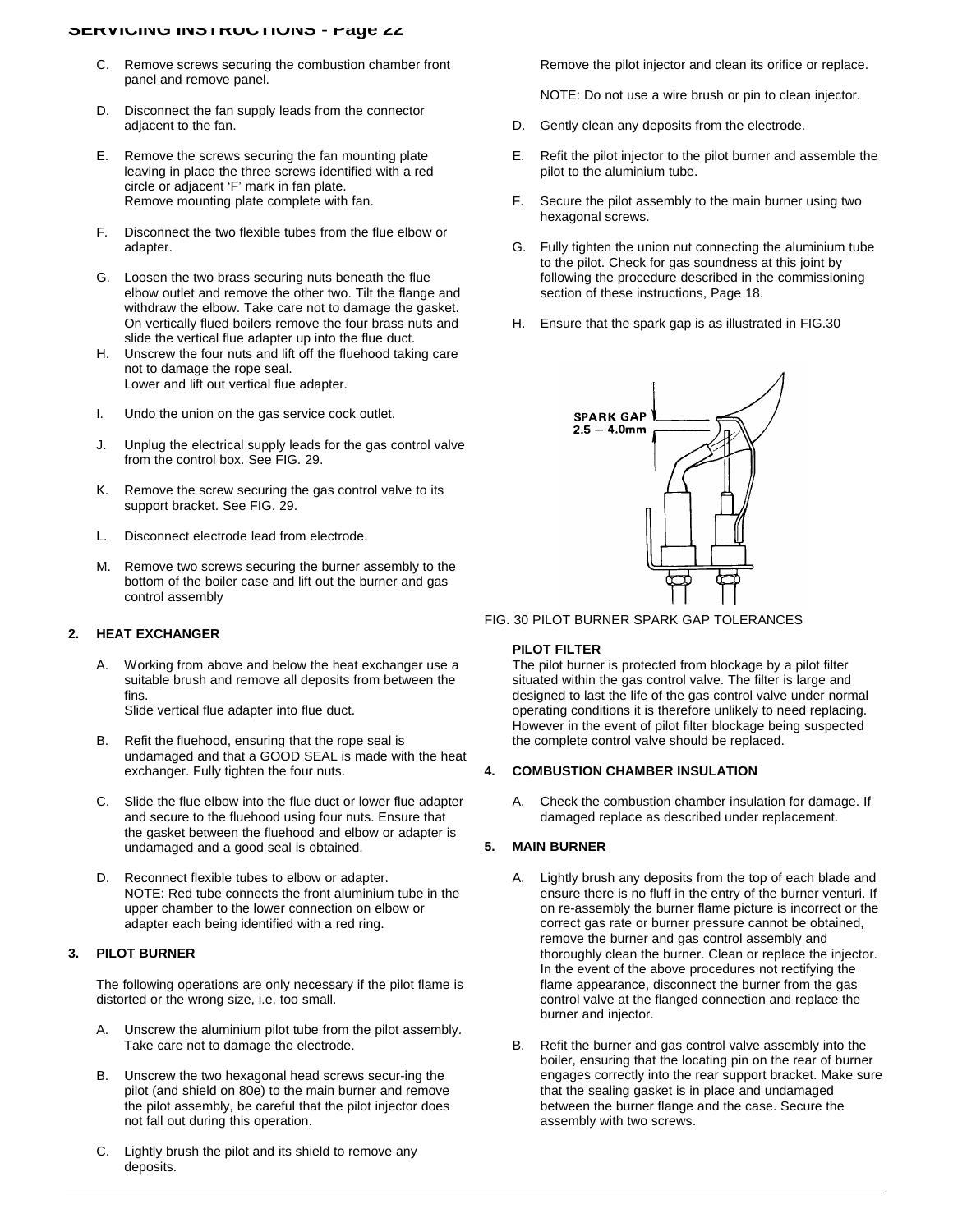- C. Refit the screw securing the gas control valve to the support bracket.
- D. Reconnect electrode lead to electrode.
- E. Plug gas control valve supply leads into control box.
- F. Reconnect gas supply at gas service cock and turn on gas.
- G. Refit the combustion chamber front panel.

#### **6. FAN**

- A. Carefully clean any deposits from around the fan motor and its supports.
- B. Very gently clean the fan impellor taking care not to damage the aluminium impellor or dislodge its balance weights.
- C. Replace the fan and its mounting plate. Ensure that the securing screws are fully tightened as an air tight seal must be obtained between the fan assembly and the main boiler casing.
- D. Reconnect the fan supply leads (polarity is not important).

#### **7. CASE SEAL**

Check the case door seal. Replace if damaged. The seal is simply pressed into the channel around the door.

#### **8. RECOMMISSION**

Follow the full commissioning procedure as detailed in the COMMISSIONING section of these instructions page 18.

#### **9. OTHER BOILER MOUNTED UNITS**

No further servicing is required on any other boiler mounted units. Repair is by replacement.

#### **10. FAULT FINDING**

Refer to Fault Finding Chart FIG. 31 and Wiring Diagram FIGS. 27, 28.

#### **REMOVAL/REPLACEMENT OF BOILER MOUNTED UNITS**

#### **GAS CONTROL VALVE**

This operation is most easily carried out by first removing the burner and gas control valve assembly as follows:—

- 1. Switch off the external electricity supply by disconnecting the plug at the socket or switching off the external isolating switch.
- 2. Remove controls cover, case door and combustion chamber front panel as described in 1. 'Preparing the Boiler for Servicing', operations A, B and C.
- 3. Remove the burner and gas control assembly as described in 1. 'Preparing the Boiler for Servicing', operations I, J, K, L and M.
- 4. Disconnect the electrical supply wires from the gas control valve noting their position. Refer to FIGS. 27, 28.
- 5. Unscrew the union connecting the pilot supply pipe to the gas control valve.
- 6. Separate the gas control valve from the flanges at the inlet and outlet ports by removing the securing screws.

NOTE: A spacer is used between the valve outlet and the burner flange, requiring the use of two seals at this point. See FIG. 26.

- 7. Use new seals on reassembly.
- 8. Replacement is the reverse of removal.
- 9. Follow the full commissioning procedure as detailed in the COMMISSIONING section of these instructions. Page 18.

#### **FAN**

- 1. Switch off the external electricity supply by disconnecting the plug at the socket or switching off the external isolating switch.
- 2. Remove controls cover and case door as described in 1. 'Preparing the Boiler for Servicing', operations A and B.
- 3. Disconnect the fan supply leads from the connnector adjacent to the fan.
- 4. Remove the screws securing the fan to the mounting plate and remove fan.
- 5. Replacement is the reverse of removal.
- 6. Following the full commissioning procedure as detailed in the COMMISSIONING section of these instructions. Page 18.

#### **MAIN BURNER**

- Switch off the external electricity supply by disconnecting the plug at the socket or switching off the external isolating switch.
- 2. Remove controls cover, case door and combustion chamber front panel as described in 1 .'Preparing the Boiler for Servicing', operations A, B and C.
- 3. Remove the burner and gas control assembly as described in 1 .'Preparing the Boiler for Servicing', operations I, J, K, L and M.
- 4. Unscrew the union nuts connecting the pilot supply pipe to the pilot and gas control valve. Take care not to damage the electrode and be careful that the pilot injector does not fall out during this operation.

Remove sealing grommet and withdraw the pilot tube through the hole in the burner mounting flange.

5. Separate the burner from the gas control valve at the flanged connection by removing the four securing screws.

NOTE: A spacer is used between the valve outlet and the burner flange, requiring the use of two seals at this point. See FIG. 26.

- 6. Unscrew the pilot, main burner injector and pressure test nipple from the burner.
- 7. Use new sealing gaskets on reassembly.
- 8. Replacement is the reverse of removal.
- 9. Follow the full commissioning procedure as detailed in the COMMISSIONING section of these instructions. Page 18.

#### **PILOT/IGNITION ELECTRODE**

- 1. Switch off the external electricity supply by disconnecting the plug at the socket or switching off the external isolating switch.
- 2. Remove controls cover, case door and combustion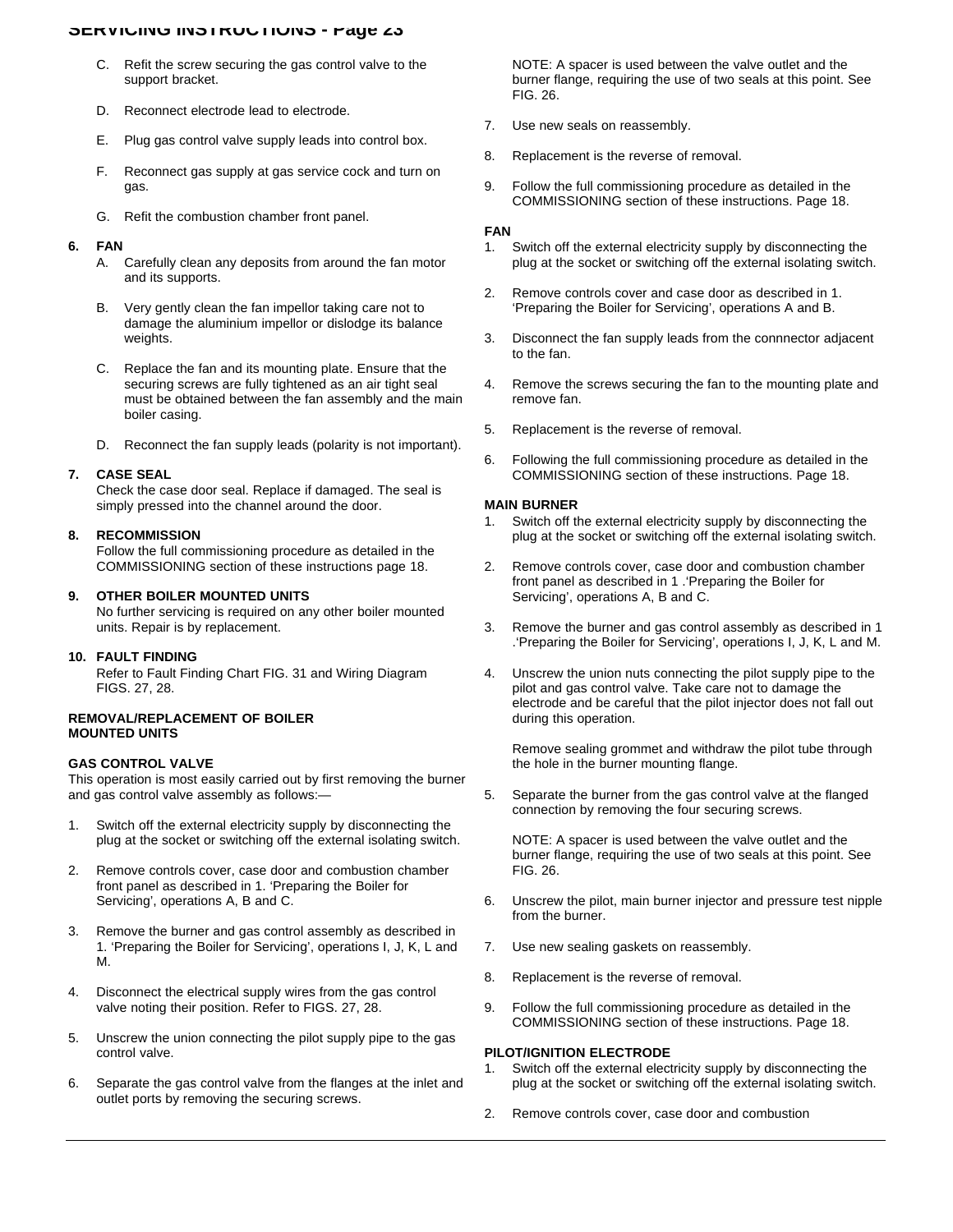chamber front panel as described in 1 .'Preparing the Boiler for Servicing', operations A, B and C.

- 3. Disconnect the electrode lead from electrode.
- 4. Unscrew the aluminium pilot tube from the pilot assembly. Take care not to damage the electrode.
- 5. Unscrew the two hexagonal head screws securing the pilot (and shield on 80e) to the main burner and remove the pilot assembly, be careful that the pilot injector does not fall out during this operation.

Unscrew electrode retaining nut and withdraw the electrode.

- 6. Replacement is the reverse of removal. On re-assembly ensure that the spark gap is as illustrated in FIG. 30.
- 7. Follow the full commissioning procedure as detailed in the COMMISSIONING section of these instruction. Page 18.

#### **COMBUSTION CHAMBER INSULATION**

- 1. Switch off the external electricity supply by disconnecting the plug at the socket or switching off the external isolating switch.
- 2. Remove main burner as described in 'Preparing the Boiler for Servicing', operations A, B, C, I, J, K, L, M.
- 3. Bend back retaining tabs and replace insulation. It is necessary to first remove the side insulation when replacing the rear.
- 4. Replacement is the reverse of removal.
- 5. Follow the full commissioning procedure as detailed in the COMMISSIONING section of these instructions. Page 18.

#### **FUSE, ELECTRONIC CONTROL, PRESSURE SWITCH, BOILER THERMOSTAT, OVERHEAT THERMOSTAT, GRAVITY HOT WATER/PUMP OVERRUN THERMOSTAT**

The following initial operations 1-3 are necessary to remove and replace any of the above items.

- 1. Switch off the external electricity supply by discon-necting the plug at the socket or switching off the external isolating switch.
- 2. Remove controls cover by opening the door covering the securing screw on the underside of the controls cover see FIG. 14. Undo securing screw, pull controls cover forward 10mm, lower it to release it from its four side fixings and pull forward clear of the thermostat knob.
- 3. Remove control box securing screw and lower control box.

#### **FUSE 1 amp**

- 4. The fuse is located on the electronic control and can be replaced by lifting it from its holder.
- 5. Replacement is the reverse of removal. Refer to FIGS. 27, 28.

#### **ELECTRONIC CONTROL**

4. Disconnect six way plug, two way plug and electrode lead from the electronic control. Refer to FIGS. 27, 28.

Disconnect the flying leads of the electronic control as follows:—

white wire from terminal C (3) of the control thermostat

white wire from terminal NC (2) of the control thermostat

brown wire from overheat thermostat

blue wire from boiler terminal block connection N

green/yellow wire from earth post

- 5. Release the control by lifting it from the four retaining lugs.
- 6. Remove electronic control.
- 7. Replacement is the reverse of removal.
- 8. Follow the full commissioning procedure as detailed in the COMMISSIONING section of these instruc-tions. Page 18.

#### **PRESSURE SWITCH**

- Remove the screw securing the pressure switch to the bracket in the control box. Lift pressure switch from bracket.
- 5. Disconnect the two plastic tubes. NOTE: the red tube is connected to the pressure switch connection identified with a red ring, or adjacent red spot.
- 6. Disconnect the three electrical leads, white wire from terminal No. 1, or NC orange from terminal No. 2 or NO and brown from terminal No. 3 or C. Refer to FIGS 27, 28.
- 7. Replacement is the reverse of removal. Ensure that the plastic tubes are not kinked on re-assembly.
- 8. Follow the full commissioning procedure as detailed in the COMMISSIONING section of these instructions. Page 18.

#### **OVERHEAT THERMOSTAT**

- 4. Remove door by undoing the two lower fixing screws and lifting door off the two upper hinge brackets.
- 5. Disconnect the two push on electrical connections from the overheat thermostat terminals.
- 6. Remove the nut securing the overheat thermostat to its mounting bracket.
- 7. Noting the route taken by the capillary, loosen the plastic screw retaining the thermostat bulb and withdraw bulb from its pocket. Remove the split grommet in the base of the boiler, feed the thermostat capillary and bulb through the hole.
- 8. Replacement is the reverse of removal. Ensure the rubber grommet in the base of the boiler makes a good seal around the capillary. Ensure that the capillary is secure in the clips provided. Refer to FIG. 21.
- 9. Follow the full commissioning procedure as detailed in the COMMISSIONING section of these instructions. Page 18.

#### **BOILER THERMOSTAT**

- 4. Remove door by undoing the two lower fixing screws and lifting door off the two upper hinge brackets.
- 5. Disconnect the fan supply leads from the connector adjacent to the fan.
- 6. Remove the screws securing the fan mounting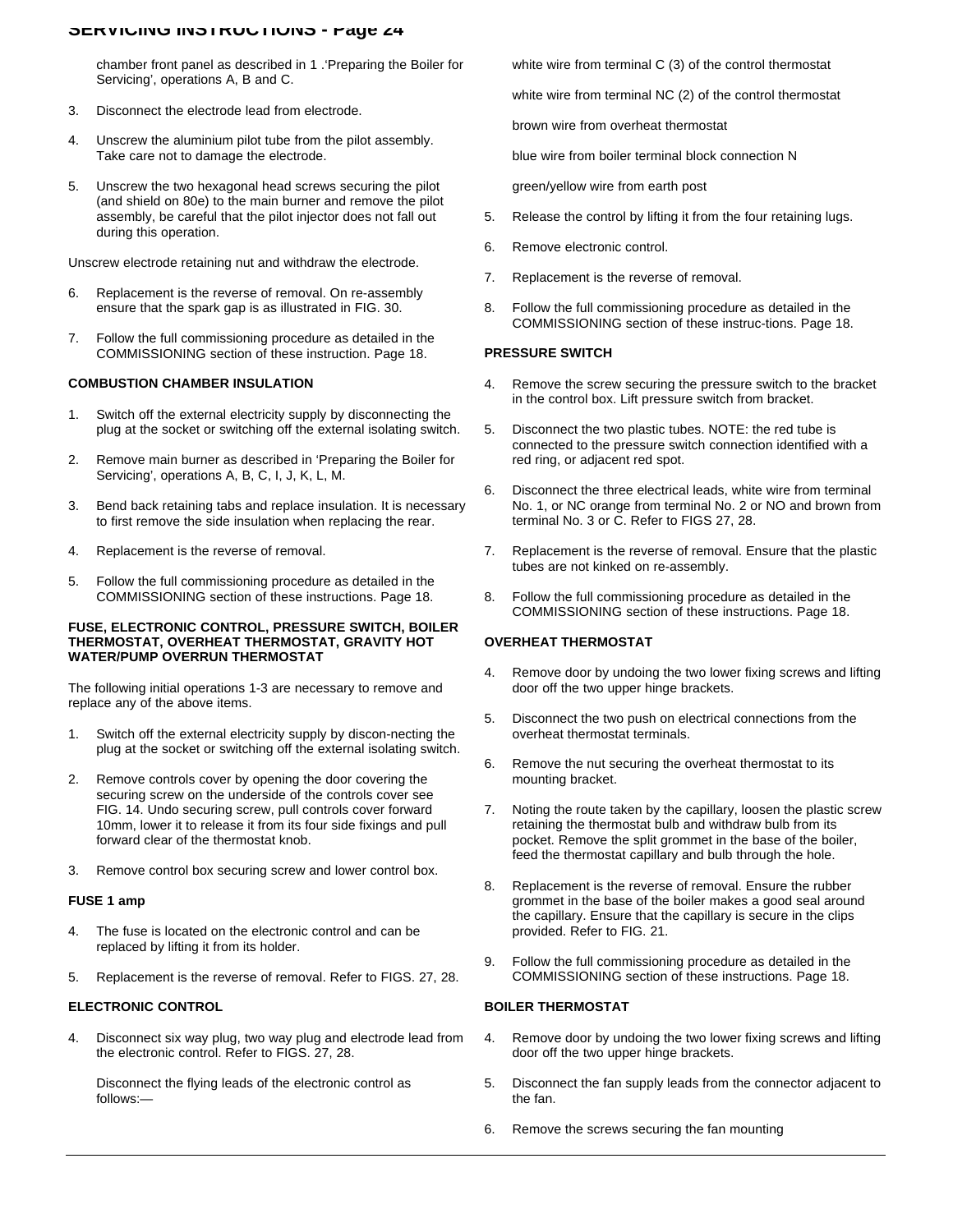plate, leaving in place the three screws circled red, and remove the plate complete with fan.

7. Disconnect the electrical connections as follows:—

White from terminal C(3). White from NC(2)

Refer to FIGS. 27, 28.

- 8. Pull off the outer thermostat knob.
- 9. Remove inner thermostat post by undoing the two securing screws.
- 10. Remove the nut securing the thermostat to the control box.
- 11. If the boiler is fitted with a left hand flue, remove the flue elbow as described in Section 1 Preparing the Boiler operations F, G, page 22.
- 12. Remove the clip securing the thermostat bulb to the flow pipe.
- 13. Remove the split grommet in the base of the boiler and the split grommet in the fan chamber. Feed the capillary and bulb through the holes.
- 14. Replacement is the reverse of removal. The bulb of the new thermostat should be coated with heat conducting paste. Ensure the rubber grommets in the base of the boiler and the fan chamber make a good seal around the capillary.
- 15. Ensure that the capillary is secure in the clips provided.

Follow the full commissioning procedure as detailed in the COMMISSIONING section of these instructions. Page 18.

#### **GRAVITY HOT WATER/PUMP OVER-RUN THERMOSTAT.** Refer to FIG. 2.

- 4. Remove door by undoing the lower fixing screws and lifting door off the two upper hinge brackets.
- 5. Disconnect the electrical connections as follows:—

2 red wires from terminal NO(4)

2 brown wires from terminal NC (2)

1 white and 1 blue wire from terminal C (3)

- 6. Remove the screws securing the thermostat to the control box.
- 7. Remove the split pin retaining the thermostat bulb in the pocket and withdraw the bulb.
- 8. Remove the split grommet in the base of the boiler. Feed the capillary and bulb through the hole.
- 9. Replacement is the reverse of removal. The bulb of the new thermostat should be coated with heat conducting paste. Ensure the rubber grommet makes a good seal around the capillary.
- 10. Ensure that the capillary is secure in the clips provided. Follow the full commissioning procedure as detailed in the COMMISSIONING section of these instructions. Page 18.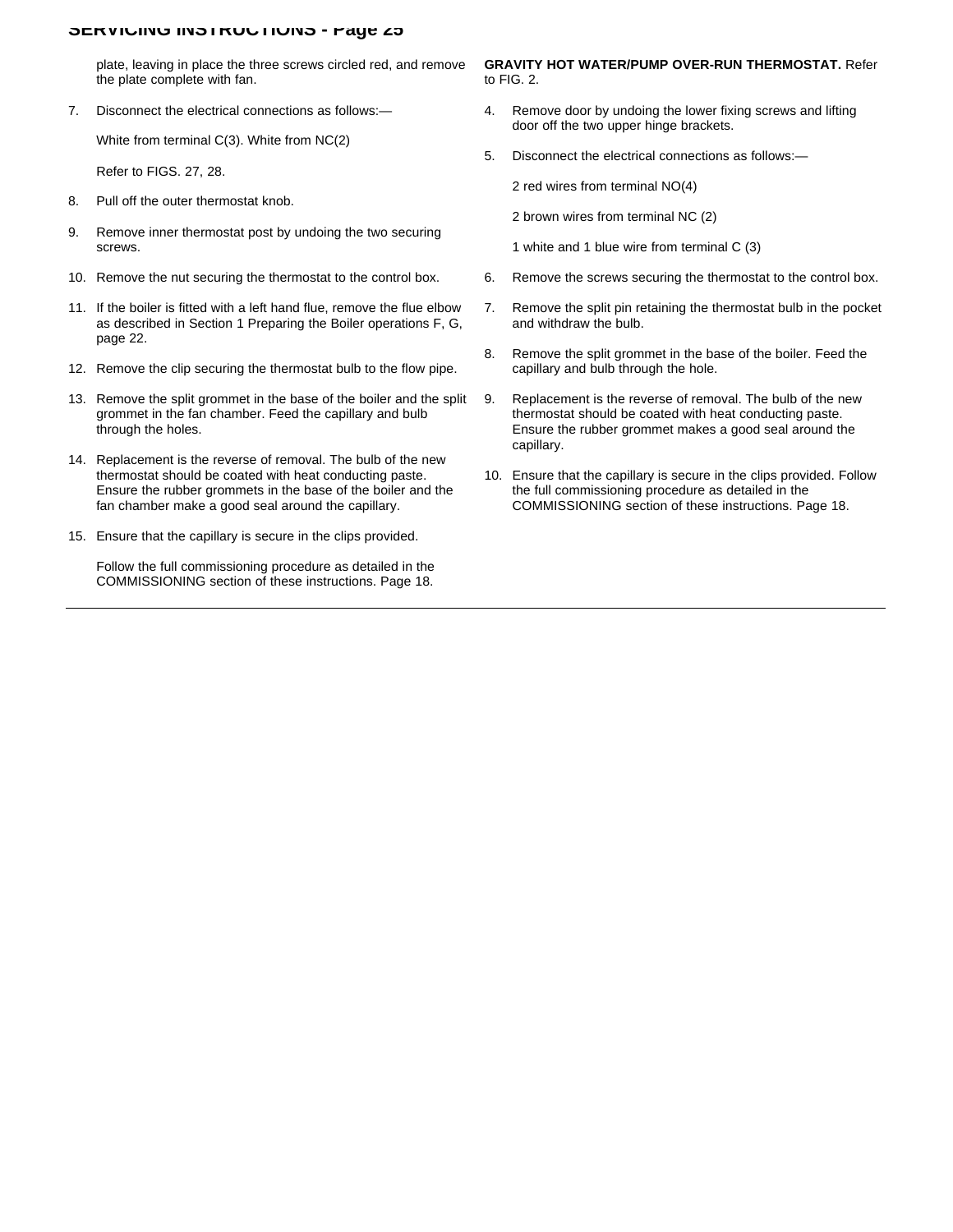

in operation the boiler is controlled by the main boiler thermostat. When only a gravity hot water circuit is in operation the boiler is controlled by the main boiler thermostat when set at No.4 or below. At setting above No.4 the temperature is limited by the operation

of the gravity control thermostat.

FIG. 31 FAULT FINDING CHART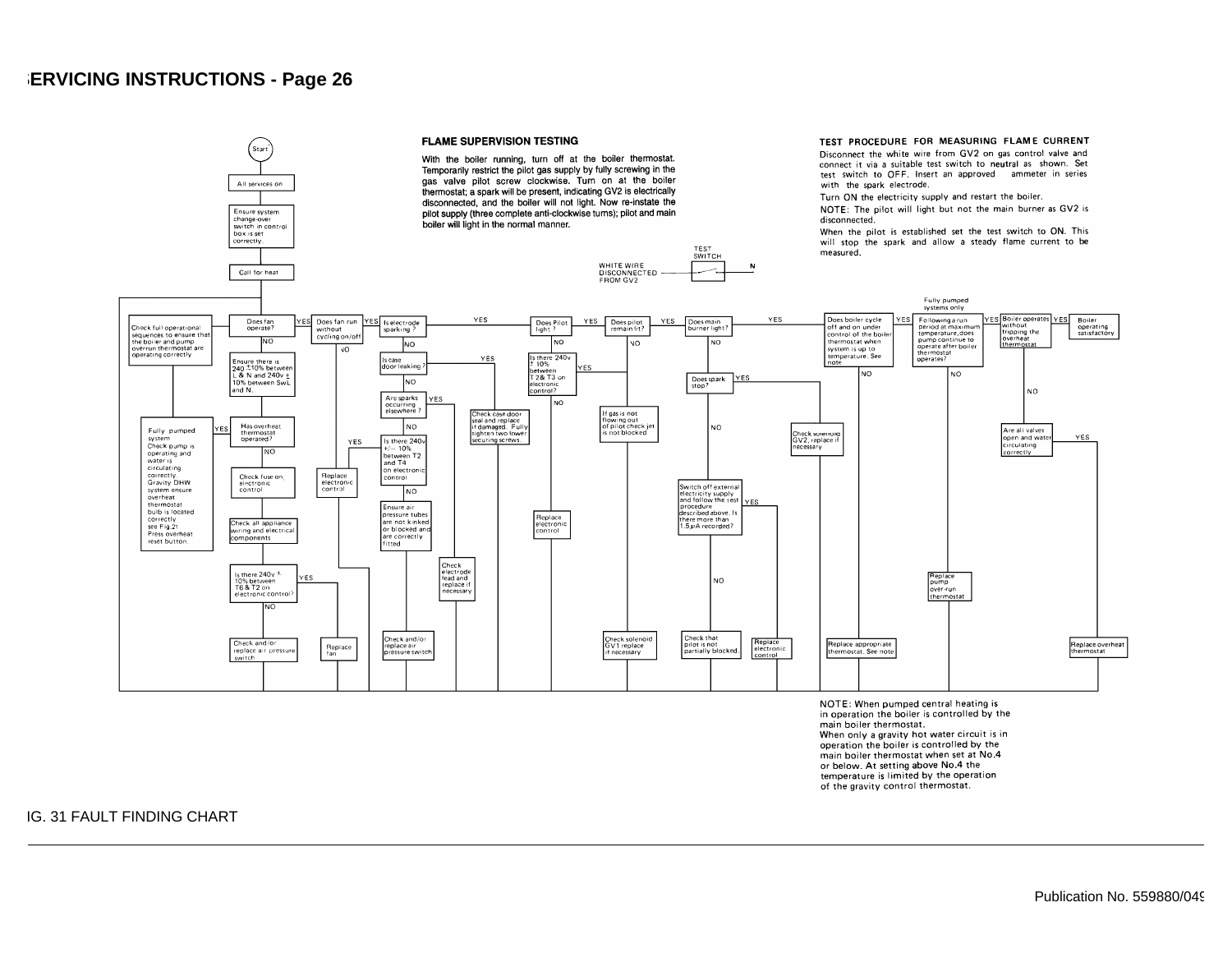# **SHORT PARTS LIST - Page 27**

| <b>KEY No.</b> |                                                                                   | <b>P.I.L.</b><br>Part No. | G.C.<br>Part No. |
|----------------|-----------------------------------------------------------------------------------|---------------------------|------------------|
| 1              | Pilot and Electrode Assembly including items 2-4                                  | 212259                    | 382453           |
| 2              | Pilot Injector                                                                    | 402915                    | 381656           |
| 3              | <b>Shear Off Union</b>                                                            | 402492                    | 357932           |
| 4              | Electrode                                                                         | 402925                    | 382448           |
| 6              | Electrode Lead                                                                    | 407697                    | 337369           |
| 7              | Control Thermostat K36 L1014                                                      | 907729                    | 248147           |
| 8              | Gas Control Valve - Honeywell                                                     | 907704                    | 395796           |
| 9              | Gas Control Valve - White Rodgers) supplied as replacement kits including item 10 | 907702                    | 382988           |
| 10             | <b>Gas Manifold Gasket</b>                                                        | 212105                    | 337480           |
| 11             | Gas Manifold '0' Ring                                                             | 401637                    | 337467           |
| 12             | Gravity DHW/Pump Over-Run Thermostat CL8 P1501                                    | 404501                    | 337431           |
| 13             | Flue Elbow Sealing Gasket                                                         | 212084                    | 337424           |
| 14             | Electronic Control                                                                | 407677                    | 382462           |
| 15             | Fuse (1 amp)                                                                      | 641903                    | 336585           |
| 16             | Thermostat Knob                                                                   | 225251                    | 338445           |
| 17             | Pressure Switch - Beck                                                            | 642208                    | 381691           |
| 17a            | Pressure Switch - Honeywell                                                       | 642223                    |                  |
| 18             | Fan 80e Boilers                                                                   | 409569                    | 382445           |
|                | 30e, 40e, 50e and 60e Boilers                                                     | 409583                    |                  |
| 19             | Overheat Thermostat LM7 P8503                                                     | 404495                    | 382455           |
| 20             | Main Burner Gasket                                                                | 212085                    | 337371           |
| 21             | 2.9mm Main Burner Injector 30e Boiler                                             | 410965                    | 337374           |
|                | 3.1 mm Main Burner Injector 40e Boiler                                            | 410966                    | 337375           |
|                | 3.5mm Main Burner Injector SQe Boiler                                             | 410967                    | 337376           |
|                | 3.8mm Main Burner Injector 60e Boiler                                             | 410968                    | 337377           |
|                | 4.4mm Main Burner injector 80e Boiler                                             | 410969                    | 337378           |
| 22             | Flue Brush (optional extra)                                                       | 212154                    | 337372           |